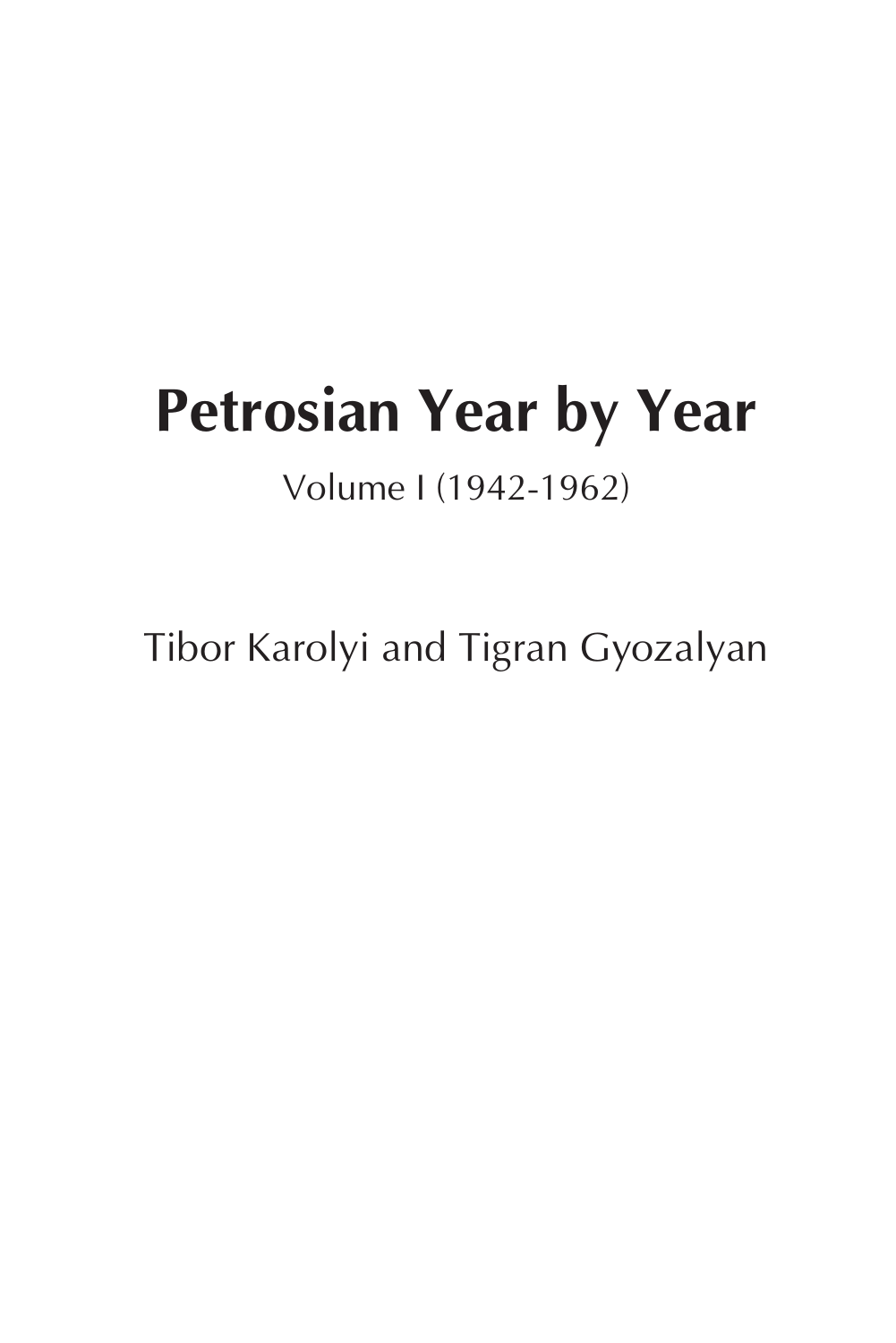# **Petrosian Year by Year: Volume I (1942-1962) Authors: Tibor Karolyi and Tigran Gyozalyan**

Typesetting by Andrei Elkov (www.elkov.ru) Front cover: Tigran Petrosian plays against Konstantin Klaman in the Soviet Championship Semi-Final, Tbilisi (round 9), 1949. Photo from the private archive of David Gurgenidze © LLC Elk and Ruby Publishing House, 2020. All rights reserved Follow us on Twitter: @ilan\_ruby www.elkandruby.com ISBN 978-5-6041770-2-0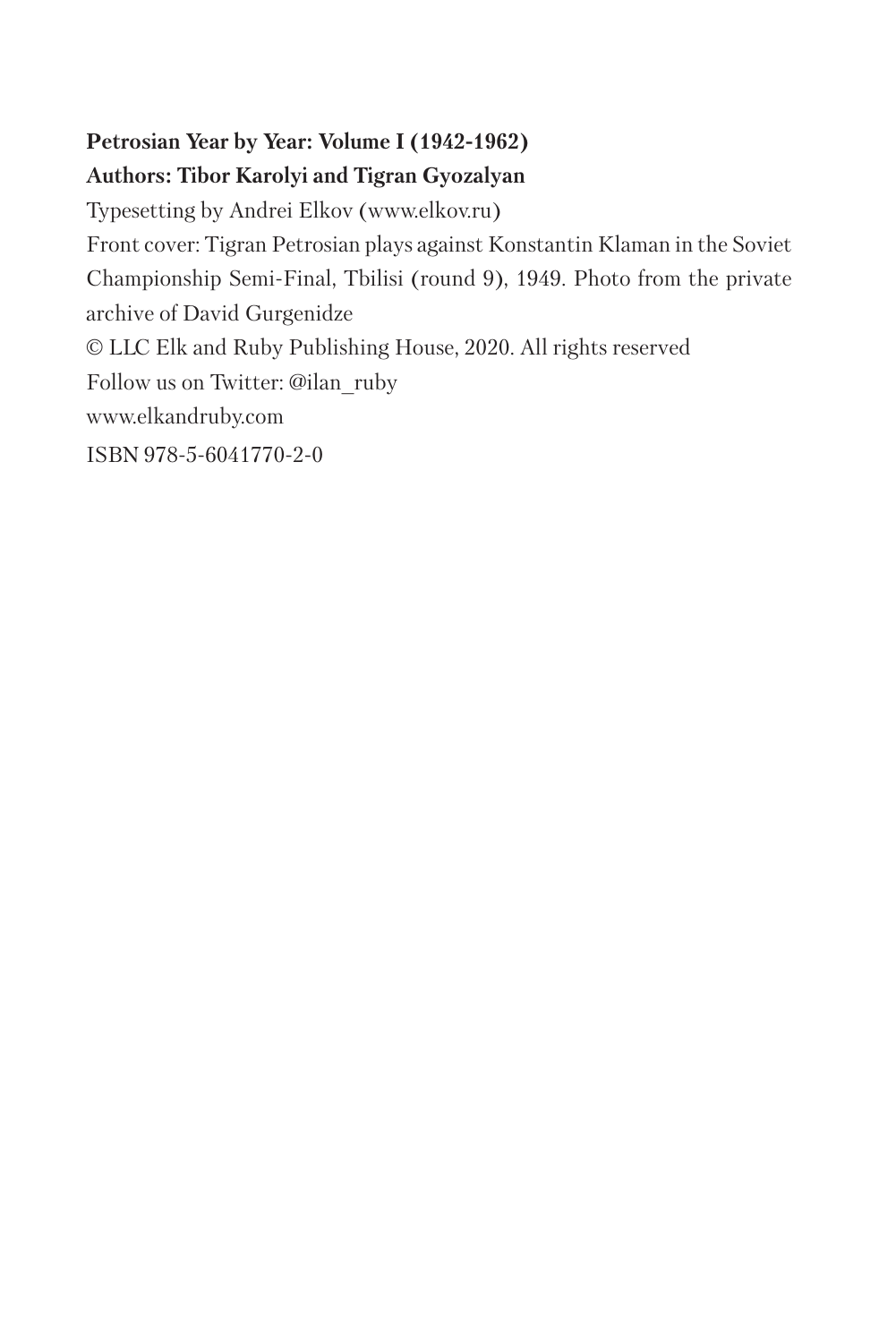# **CONTENTS**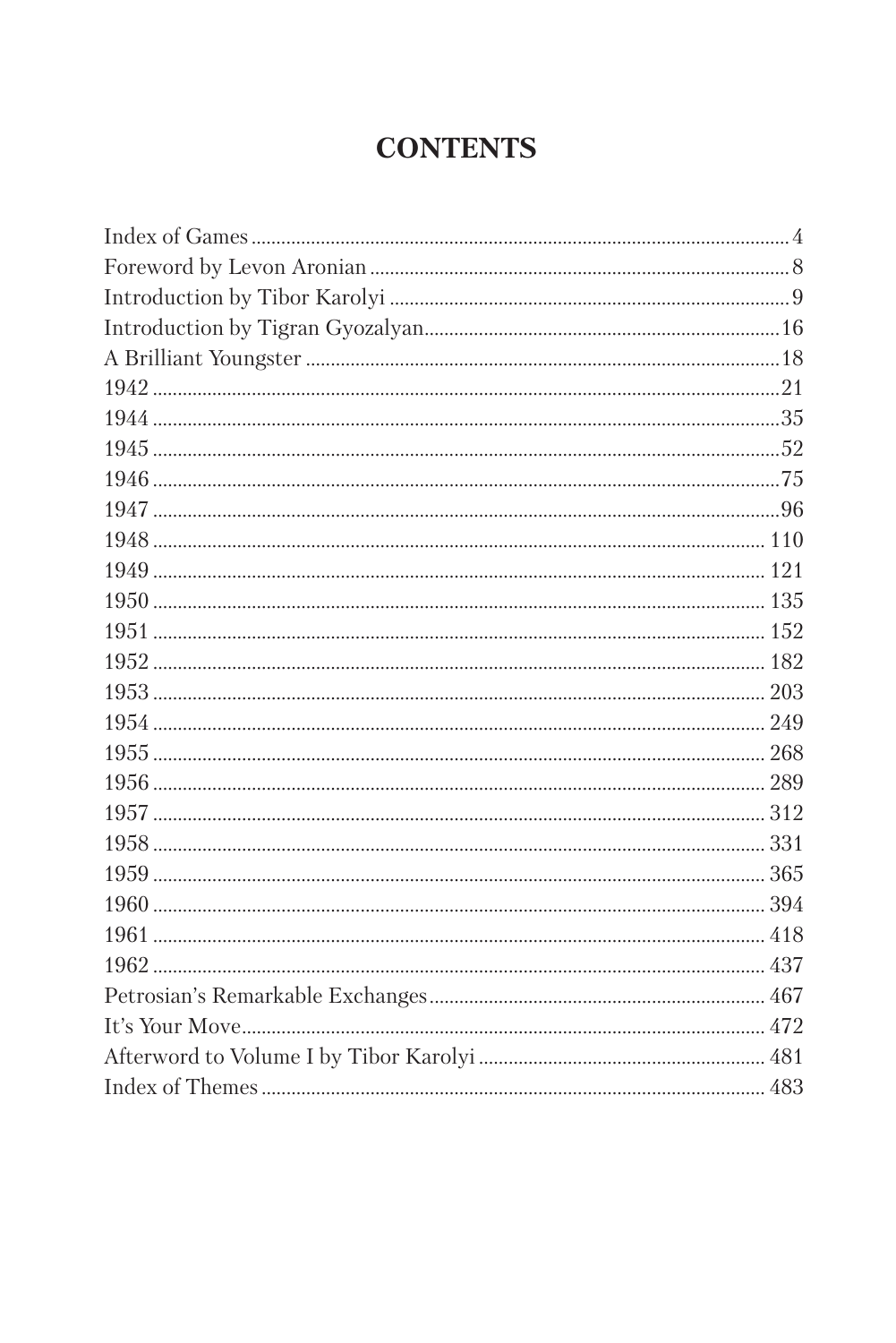# **Index of Games**

|                | <b>Game White</b> | <b>Black</b>    | Opening                           | Year |
|----------------|-------------------|-----------------|-----------------------------------|------|
| 1              | T. Petrosian      | S. Flohr        | <b>Budapest Gambit</b>            | 1942 |
| $\overline{2}$ | A. Ebralidze      | T. Lubienski    | Dutch Defence                     | 1949 |
| 3              | P. Keres          | A. Ebralidze    | Spanish Opening                   | 1946 |
| 4              | P. Keres          |                 | Study                             | 1946 |
| 5              | V. Aghamalian     | T. Petrosian    | French Defence                    | 1944 |
| 6              | T. Petrosian      | H. Kasparian    | King's Indian Defence             | 1944 |
| 7              | H. Kasparian      |                 | Study                             | 1946 |
| 8              | G. Gamrekeil      | T. Petrosian    | Caro Kann Defence                 | 1944 |
| 9              | V. Aghamalian     | T. Petrosian    | Grunfeld Defence                  | 1944 |
| 10             | T. Petrosian      | V. Tsintsadze   | Fragment                          | 1944 |
| 11             | T. Petrosian      | Y. Rudakov      | Slav Defence                      | 1945 |
| 12             | T. Petrosian      | A. Arutiunov    | King's Indian Defence             | 1945 |
| 13             | V. Aghamalian     | T. Petrosian    | Queen's Indian Defence            | 1945 |
| 14             | T. Petrosian      | N. Sorokin      | Fragment                          | 1945 |
| 15             | V. Sereda         | T. Petrosian    | King's Indian Defence             | 1945 |
| 16             | T. Petrosian      | P. Keres        | Grunfeld Defence                  | 1946 |
| 17             | T. Petrosian      | V. Korchnoi     | Dutch Defence                     | 1946 |
| 18             | V. Dunaev         | T. Petrosian    | Sicilian Defence                  | 1946 |
| 19             | T. Petrosian      | S. Khavsky      | Fragment                          | 1946 |
| 20             | T. Petrosian      | N. Petrovsky    | Bogo-Indian                       | 1946 |
| 21             | H. Kasparian      | T. Petrosian    | Caro-Kann Defence                 | 1946 |
| 22             | T. Petrosian      | A. Pirtskhalava | Dutch Defence                     | 1947 |
| 23             | T. Petrosian      | V. Liublinsky   | Fragment                          | 1947 |
| 24             | L. Abramov        | T. Petrosian    | French Defence                    | 1947 |
| 25             | T. Petrosian      | R. Manoian      | French Defence                    | 1948 |
| 26             | M. Avetisian      | T. Petrosian    | King's Indian Defence             | 1948 |
| 27             | Sakuni            | T. Petrosian    | Sicilian Defence                  | 1948 |
| 28             | T. Petrosian      | A. Mokatsian    | King's Indian Defence             | 1949 |
| 29             | T. Petrosian      | I. Pogrebissky  | Grunfeld Defence                  | 1949 |
| 30             | T. Petrosian      | A. Lilienthal   | Four Knights Game                 | 1949 |
| 31             | T. Petrosian      | V. Mikenas      | Fragment                          | 1949 |
| 32             | T. Petrosian      | M. Beilin       | Queen's Gambit Declined           | 1950 |
| 33             | <b>B.</b> Ratner  | T. Petrosian    | King's Indian Defence             | 1950 |
| 34             | T. Petrosian      | A. Sidorov      | Queen's Gambit Exchange Variation | 1950 |
| 35             | T. Petrosian      | V. Smyslov      | Queen's Gambit Accepted           | 1950 |
| 36             | T. Petrosian      | E. Chukaev      | London System                     | 1951 |
| 37             | T. Petrosian      | A. Koliakov     | Fragment                          | 1951 |
| 38             | A. Lilienthal     | J. Capablanca   | Nimzo-Indian Defence              | 1935 |
| 39             | T. Petrosian      | M. Botvinnik    | Queen's Pawn Game                 | 1951 |
| 40             | T. Petrosian      | V. Smyslov      | Slav Defence                      | 1951 |
| 41             | T. Petrosian      | M. Taimanov     | Fragment                          | 1951 |
| 42             | T. Petrosian      | P. Keres        | Nimzo-Indian Defence              | 1952 |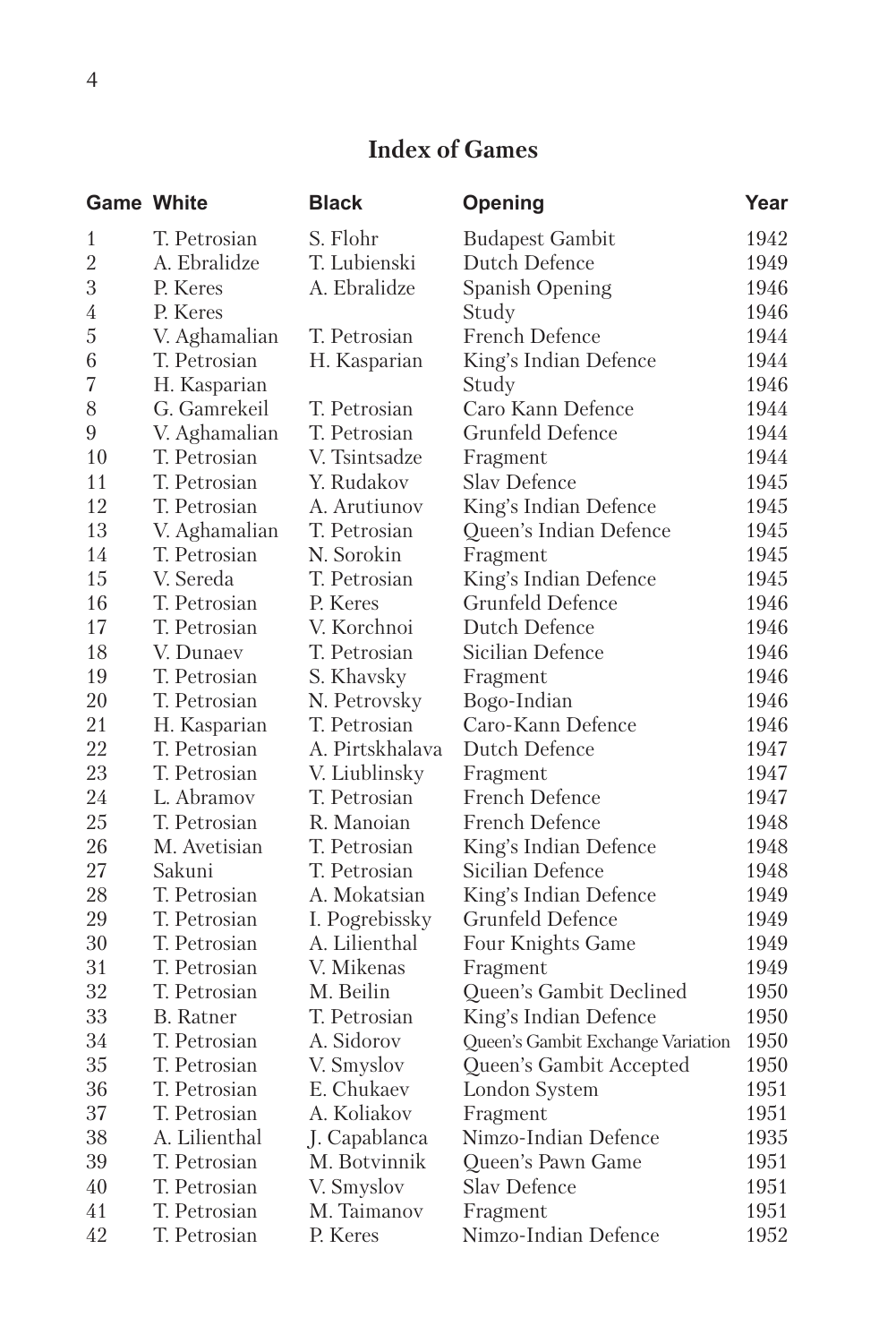# Index of Games 5

| <b>Game White</b> |               | <b>Black</b>      | Opening                         | Year |
|-------------------|---------------|-------------------|---------------------------------|------|
| 43                | T. Petrosian  | H. Golombek       | Queen's Indian Defence          | 1952 |
| 44                | M. Botvinnik  | T. Petrosian      | Sicilian Defence                | 1952 |
| 45                | H. Pilnik     | T. Petrosian      | Fragment                        | 1952 |
| 46                | T. Petrosian  | G. Barcza         | King's Indian Attack            | 1952 |
| 47                | O. Troianescu | T. Petrosian      | Fragment                        | 1953 |
| 48                | G. Stoltz     | T. Petrosian      | Fragment                        | 1953 |
| 49                | T. Petrosian  | M. Filip          | Fragment                        | 1953 |
| 50                | T. Petrosian  | A. Kotov          | Fragment                        | 1953 |
| 51                | M. Taimanov   | T. Petrosian      | Fragment                        | 1953 |
| 52                | V. Ragozin    | T. Petrosian      | Fragment                        | 1953 |
| 53                | S. Reshevsky  | T. Petrosian      | Fragment                        | 1953 |
| 54                | T. Petrosian  | M. Euwe           | Fragment                        | 1953 |
| 55                | T. Petrosian  | S. Reshevsky      | Fragment                        | 1953 |
| 56                | T. Petrosian  | S. Gligoric       | Fragment                        | 1953 |
| 57                | T. Petrosian  | J. Lokvenc        | Fragment                        | 1953 |
| 58                | T. Petrosian  | E. Geller         | Queen's Gambit Declined         | 1954 |
| 59                | H. Pilnik     | T. Petrosian      | Sicilian Defence                | 1954 |
| 60                | T. Petrosian  | G. Lisitsin       | Fragment                        | 1954 |
| 61                | R. Wade       | T. Petrosian      | Fragment                        | 1954 |
| 62                | T. Petrosian  | M. Taimanov       | Meran Semi-Slav                 | 1955 |
| 63                | T. Petrosian  | V. Korchnoi       | Fragment                        | 1955 |
| 64                | T. Petrosian  | M. Pavey          | King's Indian Defence Attack    | 1955 |
| 65                | T. Petrosian  | H. Pilnik         | Sicilian Defence                | 1955 |
| 66                | T. Petrosian  | C. Guimard        | Queen's Gambit                  | 1955 |
| 67                | T. Petrosian  | <b>B.</b> Spassky | Fragment                        | 1956 |
| 68                | T. Petrosian  | E. Geller         | Queen's Gambit Tarrasch Defence | 1956 |
| 69                | P. Trifunovic | T. Petrosian      | Fragment                        | 1956 |
| 70                | V. Simagin    | T. Petrosian      | Fragment                        | 1956 |
| 71                | T. Petrosian  | V. Simagin        | King's Indian Defence           | 1956 |
| 72                | E. Chukaev    | T. Petrosian      | Fragment                        | 1956 |
| 73                | T. Petrosian  | M. Taimanov       | Fragment                        | 1957 |
| 74                | V. Tarasov    | T. Petrosian      | Benoni                          | 1957 |
| 75                | V. Pirc       | T. Petrosian      | Fragment                        | 1957 |
| 76                | J. Sefc       | T. Petrosian      | Fragment                        | 1957 |
| 77                | E. Terpugov   | T. Petrosian      | Fragment                        | 1957 |
| 78                | T. Petrosian  | V. Mikenas        | English Opening                 | 1957 |
| 79                | T. Petrosian  | G. Goldberg       | Fragment                        | 1957 |
| 80                | T. Petrosian  | A. Bannik         | Fragment                        | 1958 |
| 81                | M. Tal        | T. Petrosian      | Fragment                        | 1958 |
| 82                | T. Petrosian  | A. Gipslis        | Fragment                        | 1958 |
| 83                | T. Petrosian  | G. Uusi           | Fragment                        | 1958 |
| 84                | L. Pachman    | T. Petrosian      | Old Indian Defence              | 1958 |
| 85                | T. Petrosian  | H. Rossetto       | Fragment                        | 1958 |
| 86                | T. Petrosian  | R. Fischer        | <b>English Opening</b>          | 1958 |
| 87                | T. Petrosian  | J. Kozma          | Fragment                        | 1958 |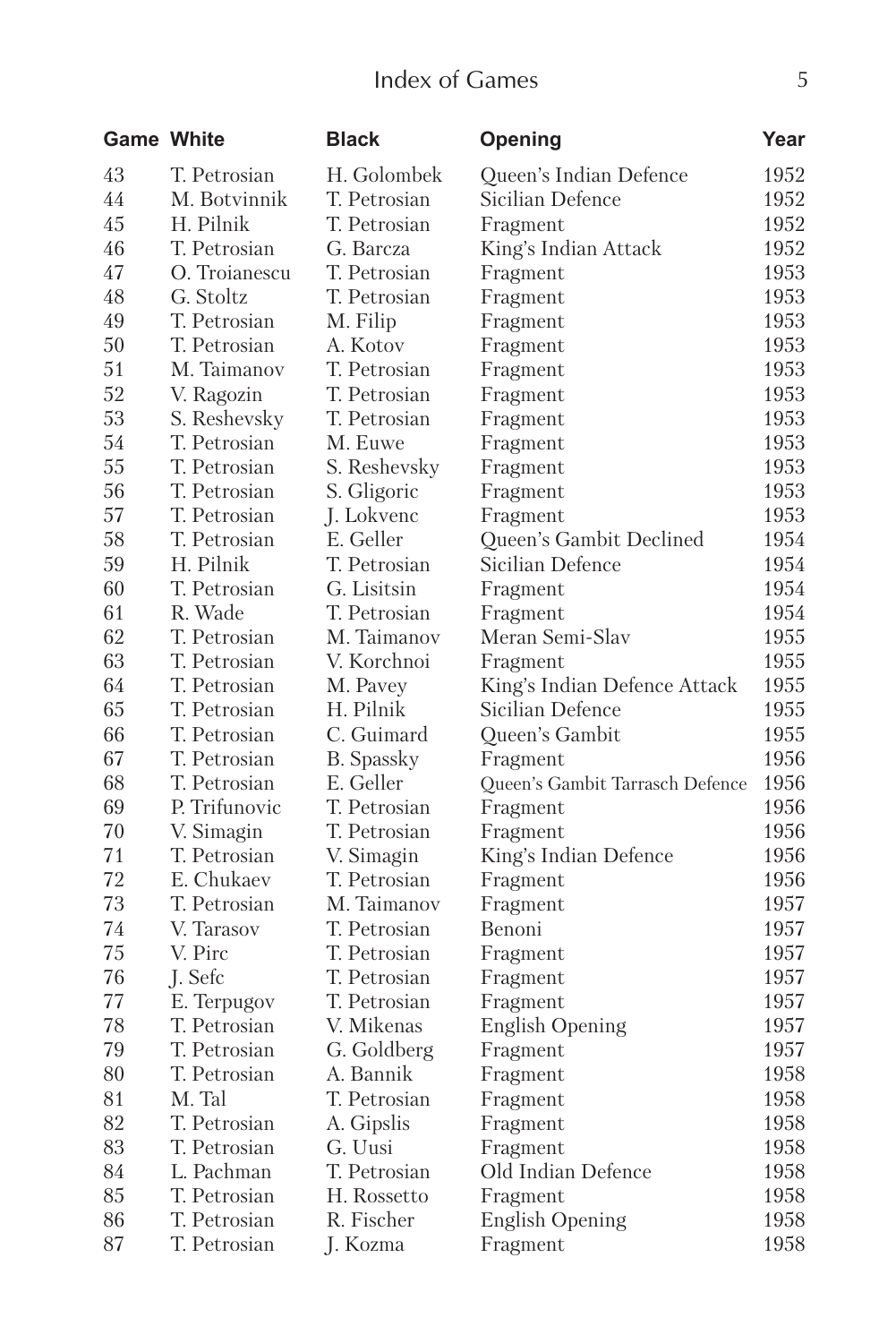|                | <b>Game White</b>            | <b>Black</b>         | Opening                 | Year |
|----------------|------------------------------|----------------------|-------------------------|------|
| 88             | T. Petrosian                 | A. Lutikov           | King's Indian Defence   | 1959 |
| 89             | A. Matanovic                 | T. Petrosian         | Caro-Kann Defence       | 1959 |
| 90             | A. Kotov                     | I. Boleslavsky       | Trompowsky Attack       | 1945 |
| 91             | I. Boleslavsky               | V. Smyslov           | Queen's Gambit Accepted | 1950 |
| 92             | R. Fischer                   | T. Petrosian         | Caro-Kann Defence       | 1959 |
| 93             | P. Keres                     | T. Petrosian         | Fragment                | 1959 |
| 94             | T. Petrosian                 | E. Gufeld            | King's Indian Defence   | 1960 |
| 95             | T. Petrosian                 | N. Krogius           | Fragment                | 1960 |
| 96             | T. Petrosian                 | W. Unzicker          | Queen's Gambit Declined | 1960 |
| 97             | S. Holm PedersenT. Petrosian |                      | Fragment                | 1960 |
| 98             | T. Petrosian                 | R. Wade              | Fragment                | 1960 |
| 99             | T. Petrosian                 | V. Korchnoi          | Fragment                | 1961 |
| 100            | T. Petrosian                 | V. Smyslov           | Fragment                | 1961 |
| 101            | S. Furman                    | T. Petrosian         | Pirc Defence            | 1961 |
| 102            | D. Ciric                     | T. Petrosian         | Fragment                | 1961 |
| 103            | M. Bertok                    | T. Petrosian         | Fragment                | 1961 |
| 104            | T. Petrosian                 | L. Pachman           | Fragment                | 1961 |
| 105            | T. Petrosian                 | M. Bertok            | Fragment                | 1961 |
| 106            | T. Petrosian                 | M. Bertok            | Queen's Gambit Accepted | 1962 |
| 107            | T. Petrosian                 | S. Schweber          | King's Indian Defence   | 1962 |
| 108            | T. Petrosian                 | M. Tal               | Reti Opening            | 1962 |
| 109            | M. Filip                     | T. Petrosian         | Pirc Defence            | 1962 |
| 110            | T. Petrosian                 | S. Gligoric          | Fragment                | 1962 |
| 111            | A. Dueckstein                | T. Petrosian         | Caro-Kann Defence       | 1962 |
| A1             | G. Bakhtadze                 | T. Petrosian         | Fragment (exchanges)    | 1944 |
| A2             | T. Petrosian                 | Zhuk-Tripolitov      | Fragment (exchanges)    | 1945 |
| A <sub>3</sub> | T. Petrosian                 | A. Buslaev           | Fragment (exchanges)    | 1945 |
| A4             | T. Petrosian                 | N. Petrovsky         | Fragment (exchanges)    | 1945 |
| A <sub>5</sub> | T. Petrosian                 | S. Oganesian         | Fragment (exchanges)    | 1948 |
| A <sub>6</sub> | A. Kalantar                  | T. Petrosian         | Fragment (exchanges)    | 1948 |
| A7             | T. Petrosian                 | K. Klaman            | Fragment (exchanges)    | 1949 |
| A8             | I. Bondarevsky               | T. Petrosian         | Fragment (exchanges)    | 1951 |
| A <sub>9</sub> | V. Simagin                   | T. Petrosian         | Fragment (exchanges)    | 1951 |
| A10            | J. Lokvenc                   | T. Petrosian         | Fragment (exchanges)    | 1953 |
| A11            | D. Bronstein                 | T. Petrosian         | Fragment (exchanges)    | 1956 |
| A12            | T. Petrosian                 | F. Olafsson          | Fragment (exchanges)    | 1959 |
| B <sub>1</sub> | T. Petrosian                 | <b>B.</b> Kopelevich | Fragment (test)         | 1944 |
| B <sub>2</sub> | T. Petrosian                 | A. Ebralidze         | Fragment (test)         | 1945 |
| B <sub>3</sub> | T. Petrosian                 | N. Grigoriev         | Fragment (test)         | 1945 |
| B4             | T. Petrosian                 | G. Bakhtadze         | Fragment (test)         | 1945 |
| B <sub>5</sub> | T. Petrosian                 | Gongadze             | Fragment (test)         | 1947 |
| B <sub>6</sub> | V. Simagin                   | T. Petrosian         | Fragment (test)         | 1950 |
| B7             | T. Petrosian                 | D. Bronstein         | Fragment (test)         | 1951 |
| B <sub>8</sub> | A. Kotov                     | T. Petrosian         | Fragment (test)         | 1952 |
| B <sub>9</sub> | V. Smyslov                   | T. Petrosian         | Fragment (test)         | 1953 |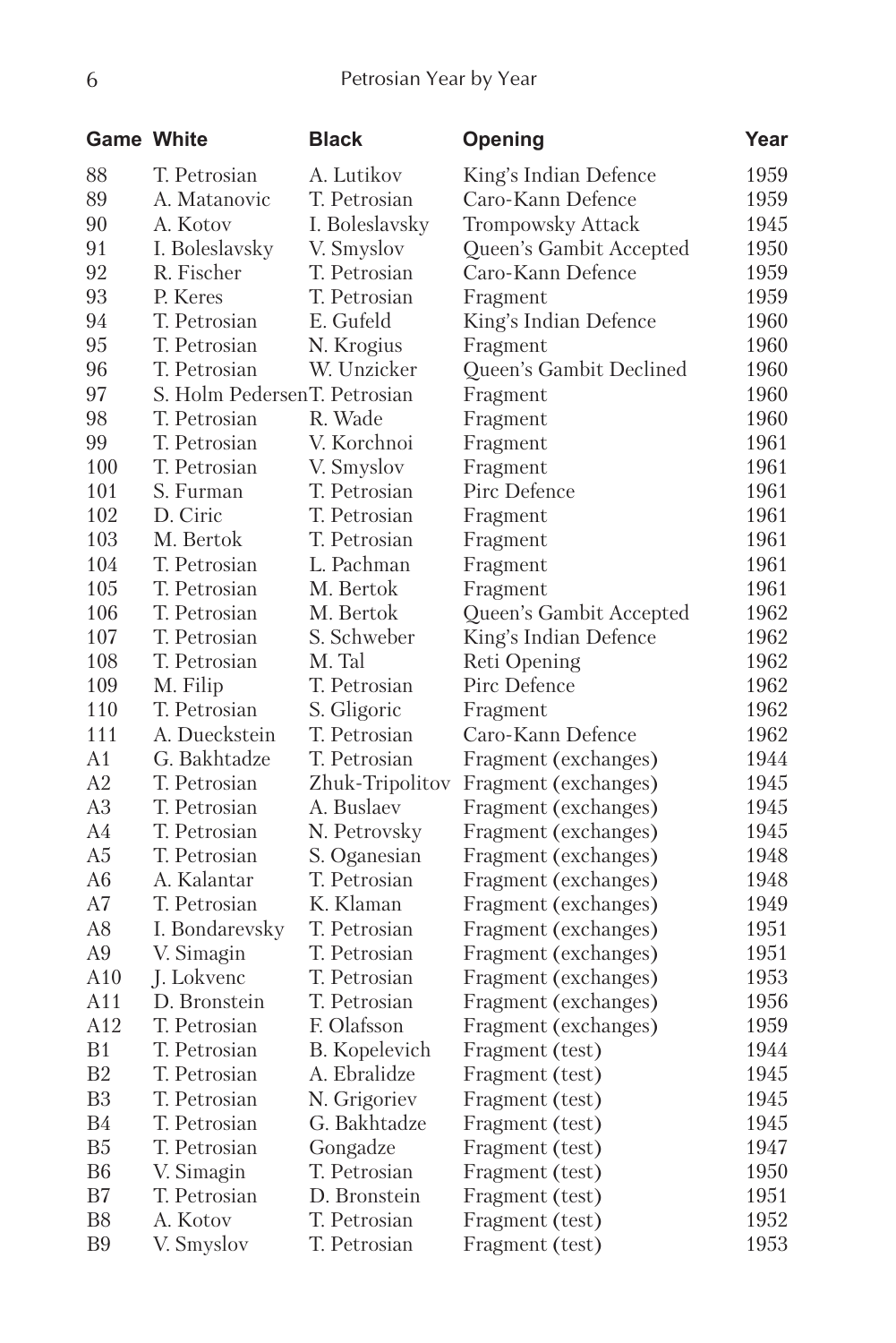# Index of Games

| <b>Game White</b> |                | <b>Black</b> | Opening         | Year |
|-------------------|----------------|--------------|-----------------|------|
| <b>B10</b>        | T. Petrosian   | H. Corral    | Fragment (test) | 1954 |
| <b>B11</b>        | T. Petrosian   | A. Bannik    | Fragment (test) | 1954 |
| <b>B12</b>        | A. Chistiakov  | T. Petrosian | Fragment (test) | 1956 |
| <b>B</b> 13       | A. Tolush      | T. Petrosian | Fragment (test) | 1957 |
| <b>B14</b>        | A. Matanovic   | T. Petrosian | Fragment (test) | 1957 |
| <b>B15</b>        | T. Petrosian   | A. Tolush    | Fragment (test) | 1958 |
| <b>B16</b>        | T. Petrosian   | P. Benko     | Fragment (test) | 1959 |
| <b>B17</b>        | T. Petrosian   | A. Suetin    | Fragment (test) | 1960 |
| <b>B</b> 18       | D. Bronstein   | T. Petrosian | Fragment (test) | 1960 |
| <b>B</b> 19       | T. Petrosian   | E. Gufeld    | Fragment (test) | 1961 |
| <b>B20</b>        | A. Khasin      | T. Petrosian | Fragment (test) | 1961 |
| <b>B21</b>        | L. Polugaevsky | T. Petrosian | Fragment (test) | 1961 |
| <b>B22</b>        | T. Petrosian   | L. Schmid    | Fragment (test) | 1961 |
| <b>B23</b>        | M. Germek      | T. Petrosian | Fragment (test) | 1961 |
| <b>B24</b>        | T. Petrosian   | A. Pomar     | Fragment (test) | 1962 |
| <b>B25</b>        | T. Petrosian   | V. Korchnoi  | Fragment (test) | 1962 |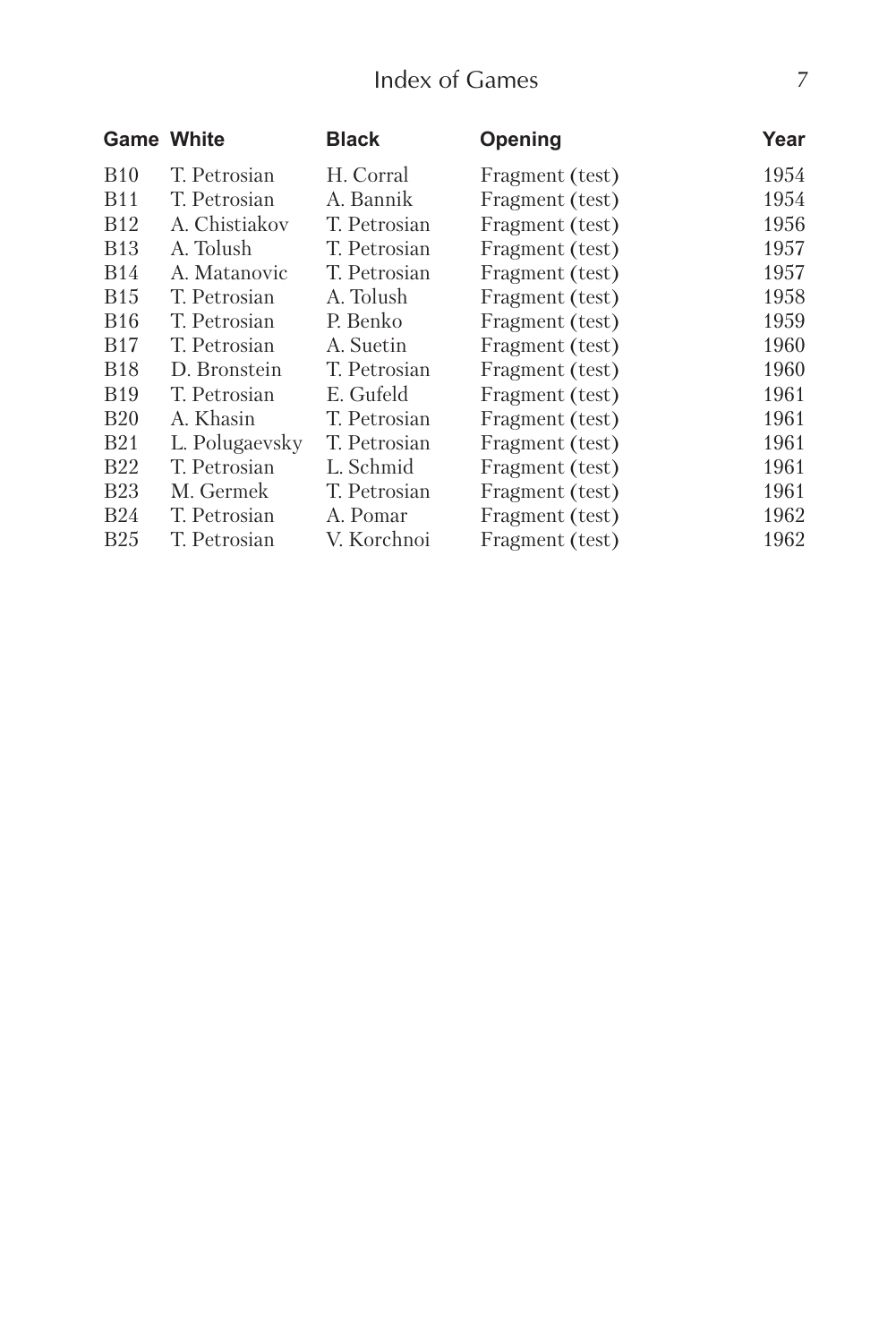### **Foreword by Levon Aronian**

As a chess player from a country where the name of Petrosian is held sacred, I am delighted at the opportunity to write about one of the most mystical chess players in the world.

When you think of post-war world champions and elements of nature, the following analogies come to mind: Botvinnik – Earth, Smyslov – Air, Tal – Fire, and Petrosian – Water.

Tigran Vartanovich's style was unhurried, even sometimes languid, with slow development in the opening. It was similar to a mountain brook, and often the pace of the game changed its course, just as the river and current accelerated. Most of his games follow this logic, which is elusive to nearly all other players.

Perhaps I began to study Petrosian's games too early. My relatives, like many chess lovers in Armenia, were proud and remembered the days when Tigran Vartanovich became the world champion, so it was natural that *Reliability Strategy* became one of my first books.

After the brilliant cavalry attacks by Alekhine in his *300 Games* I now had to figure out why I should exchange a good knight for a blunted bishop or give up space, and then try to build a blockade in positions with pawn chains. It was at the age of 13, when already playing at master level, that I read that book and began to understand my compatriot's wealth of ideas and depth of his plans. Now, many years later, having had the opportunity to study the games of players with a universal style, as well as the strongest computer programs, I am increasingly convinced that the chess style of the future will in many respects resemble Tigran Vartanovich's. You don't have to go far for examples: look at the games from the AlphaZero–Stockfish match or at openings that are coming into fashion: 1.e4 c6 2. $\circ$  13 d5 3.d3 – elasticity, modest ambitions and a focus on manoeuvring; 1.e4 c5 2. $\circ$  13 e6 3.g3 is another attempt to get away from the beaten track and focus on a slight advantage.

The names of the authors of this book – Tibor Karolyi and Tigran Gyozalyan – are well-known to serious chess players. Having raised many grandmasters, they continue to coach and at the same time write books on interesting subjects. I am sure that the rare games analysed in this book will help chess fans to discover the fascinating world of one of the least studied world champions.

#### **Levon Aronian**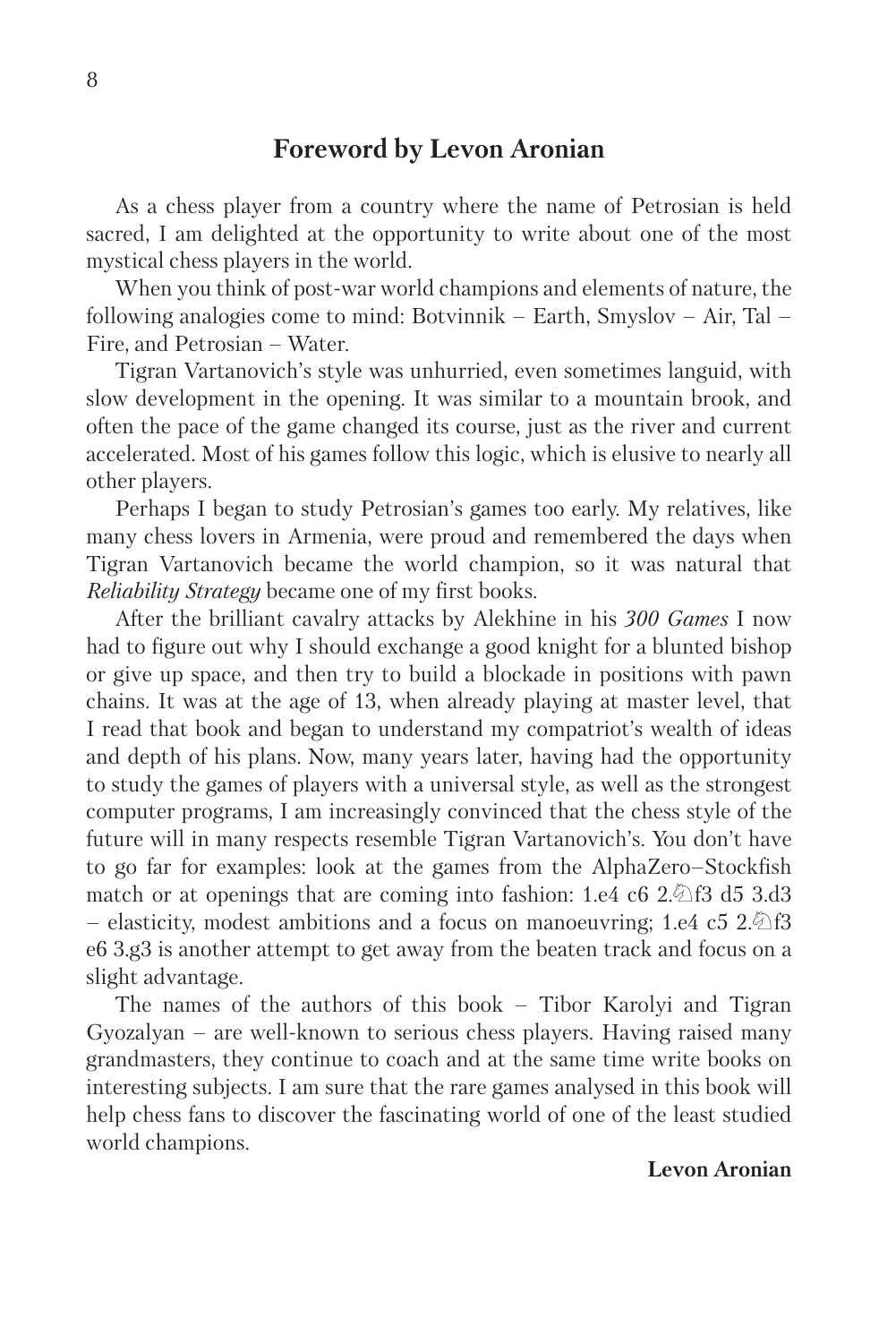## **Introduction by Tibor Karolyi**

All world champions contributed greatly to the development of chess, and they all brought something new to chess culture. Their play has been illuminated by many authors. I was lucky enough to have the opportunity to write a three-volume treatise on Tal and three books on each of Kasparov and Karpov, as well as books on several other all-time greats. I managed to discover elements to their chess that I had never heard before, like how often Kasparov played on the a- and h-files, how many times Karpov checkmated his opponents in endgames or how well Tal played endgames. Also, I was able to spot for example that among the great players Portisch was a master of bishop pairs, and Beliavsky was incredibly strong at using his queen in the endgame and won so many games due to this, as well as how brilliantly he handled positions with unbalanced material. These giants of chess were not even aware of all the features of their own play and they were surprised. Regarding Petrosian, he was famous for his exchange sacrifices, but never read about how masterfully he often exchanged a bishop for a knight, or about another speciality he often surprised and beat opponents with: taking an a- or h-pawn with a b- or g-pawn.

I think Tigran Vartanovich is one of the least understood champions. Tal appeared on the world stage and, in games with huge stakes, he dared to play risky chess like no one else before him and, probably, after as well. Petrosian qualified for the world championship match with an extremely rational attitude. He recorded a very special accomplishment: he did not lose a single game in the interzonal or Candidates Tournament in that world championship cycle until the final.

The three Soviet and post-Soviet republics in the Caucasus have made an incredible contribution to chess. Kasparov, who many consider the greatest player of all time, was raised in Baku. Woman world champions Gaprindashvili and Chiburdanidze came from Georgia, European champion Azmaiparashvili as well. Aronian had a realistic chance of becoming world champion. Armenia won the Chess Olympiad 3 times. The Azeri team have achieved a lot as well. Vaganian, Mamedyarov and Radjabov are great players. On top of that, these nations have produced genius composers such as Henrik Kasparian and David Gurgenidze, and I could keep mentioning their achievements.

But Tigran Petrosian was the first great chess player from the region. I guess no one has contributed to the chess boom in that part of the world as much as he did. Only a very few chess players have made accomplishments like his. They named a street in Yerevan after him and his picture is on an Armenian banknote.

My junior trainer, International Master Peter Szilagyi, who later became my friend, was a great fan of the Armenian world champion. He talked about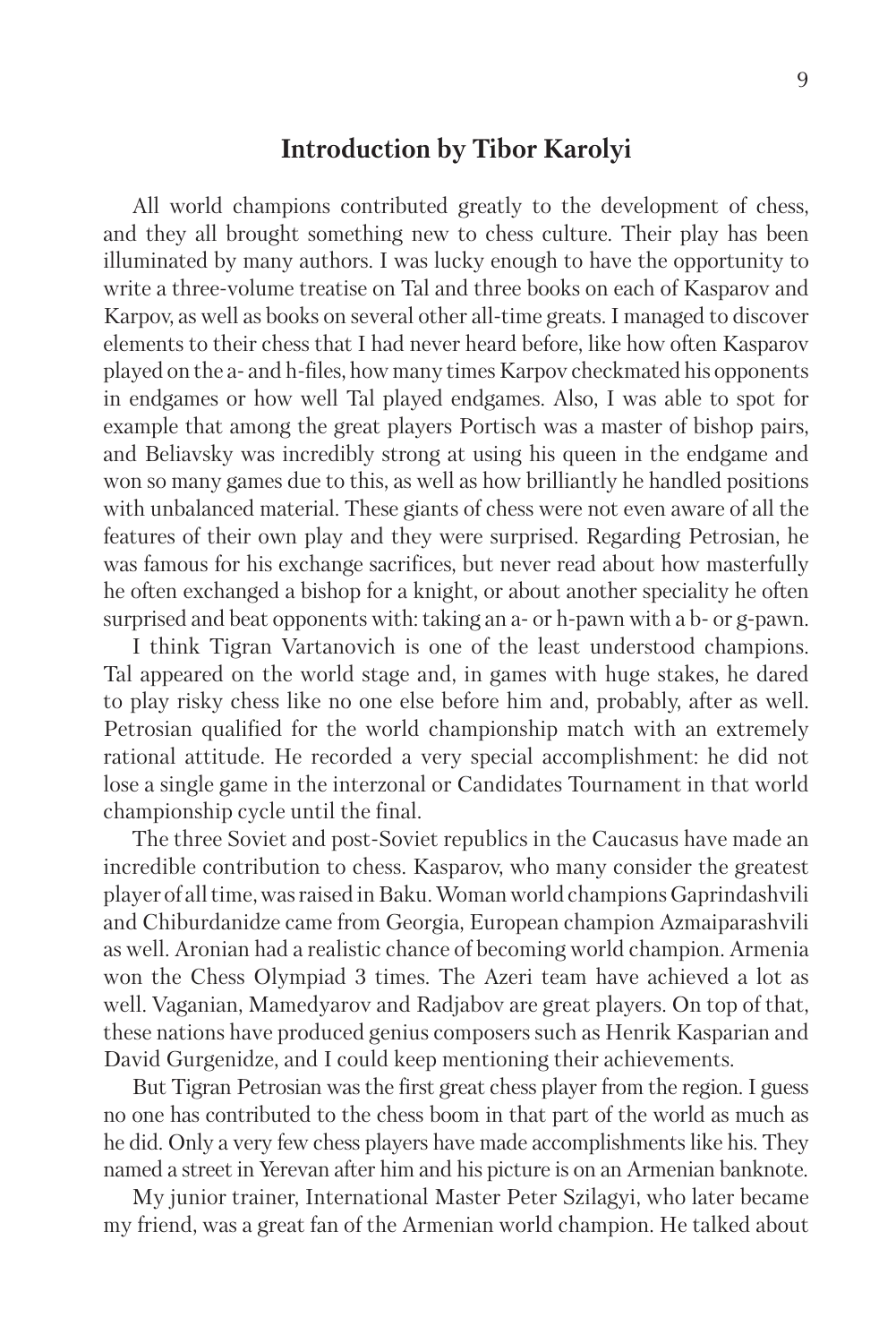him so much that his tremendous respect for him definitely affected me. I visited Peter in hospital just a few days before he passed away and I was happy to tell him that I had the chance to write a treatise on Petrosian. He was weak and could hardly talk, but said what great news that was. He simultaneously smiled a bit, and that smile will remain in my mind for the rest of my life. It is such a pity that he will not read this book.

When I worked in Singapore, I was part of a team that included two fellow trainers who were Armenians in the Singapore Chess Academy. I took long walks and chats with my friends Tigran Gyozalyan and Ashot Nadanian. Tigran's devotion to the ninth world champion shined through when he talked about his fellow Armenian. He shared his personal memories on the occasions he was welcomed to Petrosian's home in Moscow with charming affection.

Ashot and Tigran influenced me and I started to investigate his play. I discovered a few things about it I had not read earlier. He was able to use his rooks and king originally. Tigran told me that Petrosian had once said that his strategy against weaker players was to hold and to spot holes in his opponent's calculations. I found quite a few marvellous examples of this. Portisch faced him many times; he spoke of him with special respect and liking. Ribli and Sherwin told stories as well.

Back in 2004 to 2005, Tigran and I were already thinking about writing a book on Petrosian. When I got an offer to write my books about Tal, there was also a discussion about writing on Petrosian as well. Looking back, I think it was lucky they stuck with Tal, as it was a magical experience writing about the great Misha. Ever since Singapore, I had a strong desire to write in detail about the ninth world champion. As a chess author, I did not and do not have the luxury to choose the subject I write on. But given the choice about whom I would write a book on, I would have selected Petrosian.

So I was excited when the chance came up and contacted Tigran. It was clear to me that his devotion to Petrosian would add a lot to my work. I can speak Russian and have access to some chess literature in Russian, but his Russian is close to native and his ability to reach out to many Armenian people and access more chess literature in Russian raised the level of this book. In addition, Tigran is an extremely well-educated chess player. I am looking forward very much to seeing our joint effort in print.

We hoped to find lesser known masterpieces of the maestro, and while we agree with the subtitle of Keene and Simpole's book on Petrosian "Master of Manoeuvre", we also wanted to discover less obvious features. We hoped to show all his masterpieces. I felt in my Tal book I was able to include all his good games. We hoped that feeling would come after the Petrosian book as well, and now after finishing the book we believe these hopes have been fulfilled. Most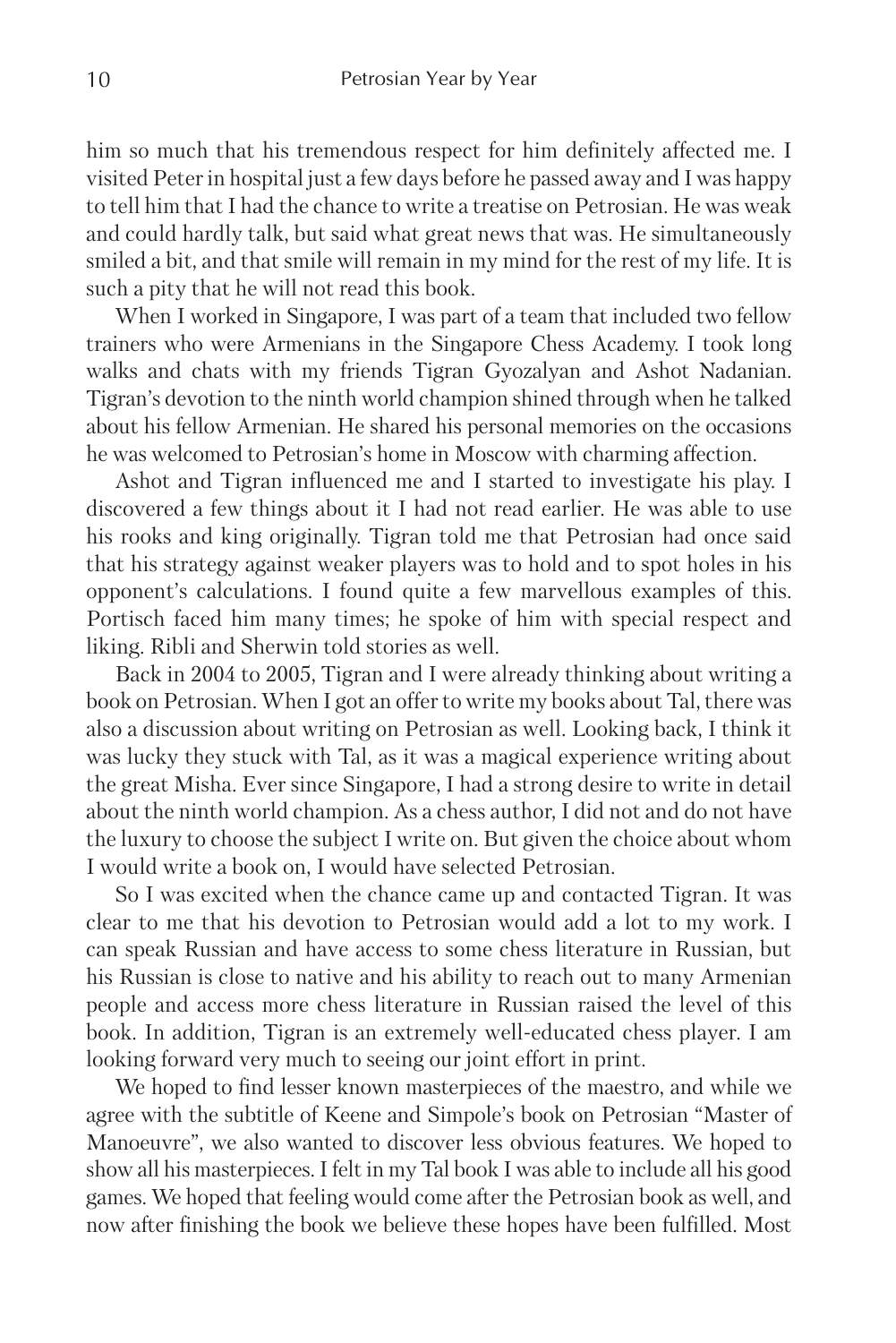authors in the past were not able to investigate his games with a computer; yet scrutinising his games with modern tools would surely add a lot to his gems and uncover hidden beauty in them. The 9<sup>th</sup> world champion left so much to chess in his career that devoting a book to just part of it is another justified approach. There are examples of this: Yanvarjov covered only his play in the King's Indian, while Keene and Simpole wrote about his games versus the Elite.

Once on an airplane from Sydney to Singapore an Armenian lady was sitting next to me. We had a nice chat and when their world champion's name popped up she asked me if he was so successful because his opponents did not understand his thinking. And indeed, Botvinnik said to Spassky that he was unable to anticipate Petrosian's moves.

Vladimir Goldin, who was Armenian champion in 1952, told Tigran Gyozalyan that he had once held a conversation with Petrosian and told him "Tigran you must be a happy man, because your whole nation loved you!"

It is a bit unique in chess, but three nations can be proud of him. Regarding Armenians, the reasons are obvious as he was an Armenian, and their huge support contributed to his success. But he learned chess in Georgia, the country of his physical birth and his birth as a chess player, and he became great in Russia. The chess environments of these three countries were important elements of his accomplishments.

We cite Mikhail Tal: "Petrosian made an indelible impression on me because he always tried to play correct chess, he believed in the logic of the game. Amazingly, in any situation he believed in the formula: chess is a logical game. Petrosian is an absolutely phenomenal chess talent. Sometimes, he found ideas for rivals that they had never thought of. For me, he was perfect."

\*\*\* In this 2-volume treatise we cover his exceptionally successful career in chronological order. Actually, Petrosian planned to build his own book like that, but he passed away before he could write it and so the book *Reliability Strategy* was compiled posthumously under the editorship of the late Eduard Shekhtman for the Soviet state publishing house *Fizkultura i sport* in 1985. That book was updated in Russian by Russian Chess House in 2015, who renamed it *My Best Games*, edited by Oleg Stetsko, and it was then translated into English with some editorial and game selection differences and published by Quality Chess that same year with the title *Python Strategy.* However, the current treatise is very different. Very few games are covered in both works, and of those that are, we have considerably revised the analysis.

A careful reading of the sources suggests that Shekhtman originally cooperated with Petrosian on what was intended to be Petrosian's book.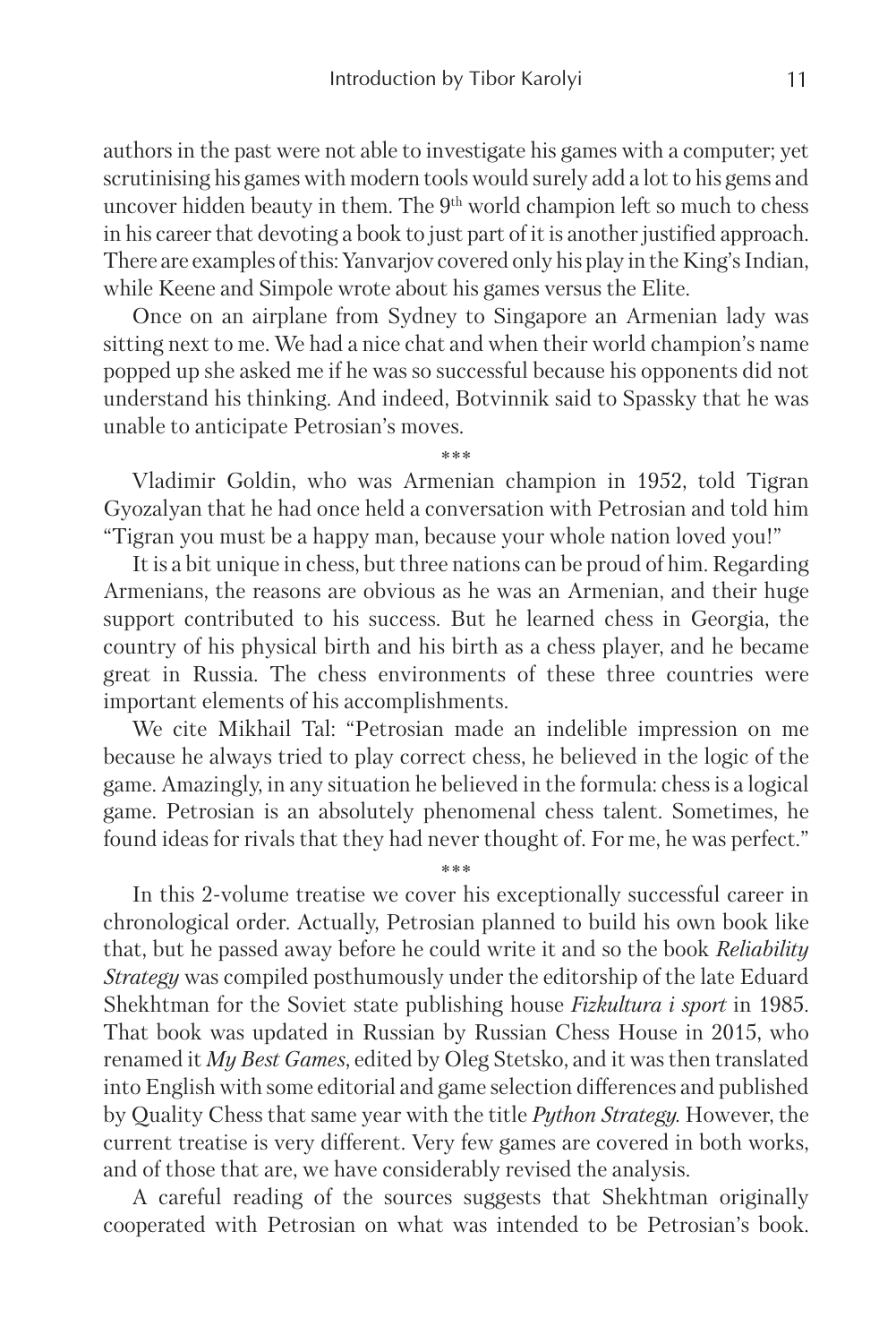In the 1985 book *Reliability Strategy*, Shekhtman wrote in his introduction "The world champion himself knew it was high time [to publish his games collection]. By that time *we* [my emphasis] had already managed to collect and systematise practically all the games that he had played." Interestingly, the 2015 Russian version completely dropped Shekhtman's introduction (one can speculate that it was for copyright reasons) while although his introduction was restored in *Python Strategy*, the latter reworded the introduction to "the Champion already understood perfectly well that the moment had come: he had already collected and classified practically all the games he had ever played," which removes the reference to Shekhtman's involvement. Whether this removal of the important fact of Shekhtman's collaboration with Petrosian was deliberate or accidental we don't know, but we prefer to think that Shekhtman did indeed initially collaborate with Petrosian. (His ongoing collaboration with Petrosian's widow Rona over two further works on Petrosian mentioned below suggests this, as one would not have expected her to collaborate with somebody who had misrepresented his relationship with her husband in the 1985 book.)

Pergamon Press also published a two-volume collection of Petrosian's games back in 1991 called *The Games of Tigran Petrosian*, also edited by Shekhtman, and it seems that this work was produced directly for Pergamon as there is no known Russian language equivalent. More recently, it has been republished by Ishi Press. However, that work is also very different, containing about 2,000 games, very few of which are annotated, but which are perhaps the origin of many Petrosian games found in today's database (in this book, by 'database' we refer to the ChessBase database). Pergamon's intention had been to include all the games of Petrosian which were known at the time. Those games were of course not subject to modern computer analysis, but this immense work was of great importance and serves as a point of reference for games and dates. References to "Shekhtman" in this book in terms of where and when games were played are generally taken from *The Games of Tigran Petrosian*.

In between those dates, in 1989, Shekhtman published another, much smaller set of works by Petrosian in Russian, also with *Fizkultura i sport*, called *Chess Lectures* (and published in English by Ishi Press in 2012 as *Petrosian's Legacy*). It contains a small amount of information that was of use in our treatise.

Finally, a much older and hence less important work of reference for historical facts about Petrosian's career was *Tigran Petrosian His Life and Games* written by Viktor Vasiliev and translated into English into 1974 by Batsford. It too has been reissued by Ishi Press. The original Russian version dates to 1969, authored by Vasiliev and Alexei Suetin. A different Russian version was published in 1973. Vasiliev's book makes pleasant reading and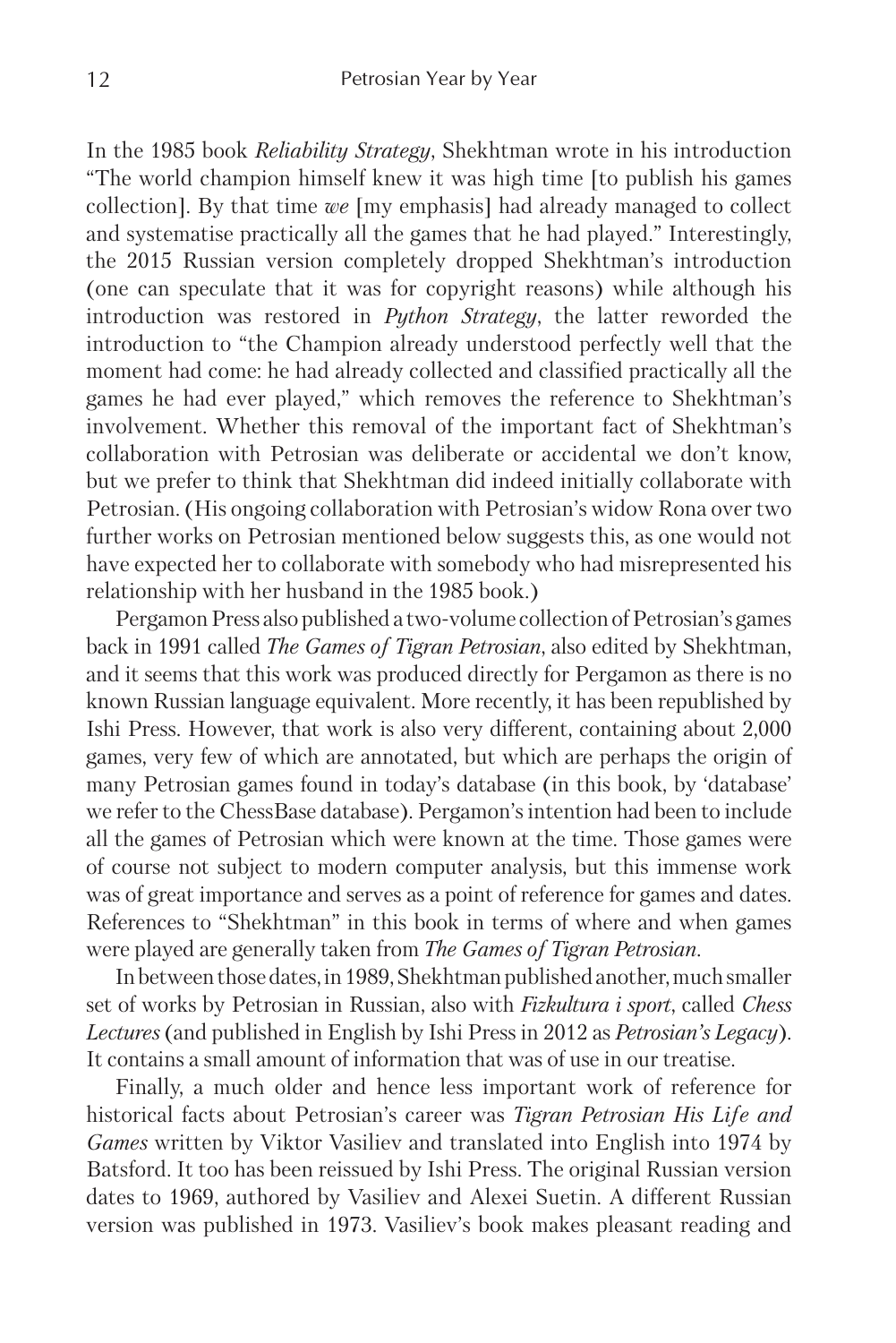isn't only interesting for chess improvers. However, it is written in Soviet propaganda style and much of the infomation given is questionable.

\*\*\*

Generally speaking, we deeply analyse 3-8 of his best games every year of his career. We do of course look at the most important games that he played, but we mainly search for his deepest and most interesting masterpieces. Our priority is quality of the games. In this first volume, we deliver 61 deeply analysed full games, fragments from 48 games, 12 positions in the Petrosian's Remarkable Exchanges chapter, 25 positions in the It's Your Move chapter, two studies, and 7 full games and 17 fragments in the commentaries. We introduce his trainers and seconds, who contributed a lot to his success. We do so through their games – we analyse a few of their greatest gems as well.

Petrosian's intention in his planned book was to show what went on in his and his opponents' minds, and he just wanted to keep the analysis that he made right after his games, adding little or nothing. We try to incorporate this element, but we are both trainers of juniors and want to help players learn from the maestro.

Interestingly, he very rarely placed a question-mark against his opponents' moves. It would be interesting to know whether he was being tactful towards them or actually did not want to help them. Timman once wrote that Karpov never showed the key highlights of his games in his analysis. Smyslov said something like "I want to make 40 good moves and if my opponent does the same we draw". Yet when I investigated Smyslov's play for my book *Kasparov: How His Predecessors Misled Him About Chess* I surprisingly noticed how much he risked and how much he played for a win. Portisch told me for my interviewbased book with him that he had played so many games versus Karpov and never realised just how much he calculated. When he was Karpov's second he was shocked at how much he calculated in his games. Soviet sources often said about the twelfth world champion that he just feels where to put his pieces. I do not know whether Smyslov misjudged his own play or whether Karpov was aware of the above-mentioned feature of his own games, but I suspect that they both knew and just wanted to mislead their rivals. Professional players can't speak openly for as long as they have ambitions.

Petrosian very sadly never enjoyed being retired as he died so early, and amazingly he was ranked 19th in the world even when he passed away. Quite possibly, he was the strongest ever world champion when he breathed his last: Alekhine was still the champion, but his play had already deteriorated. So this is another reason why it is worth investigating Petrosian's play: as he was never retired he was unable to speak entirely sincerely.

Also, we think he did not care too much when selecting which of his early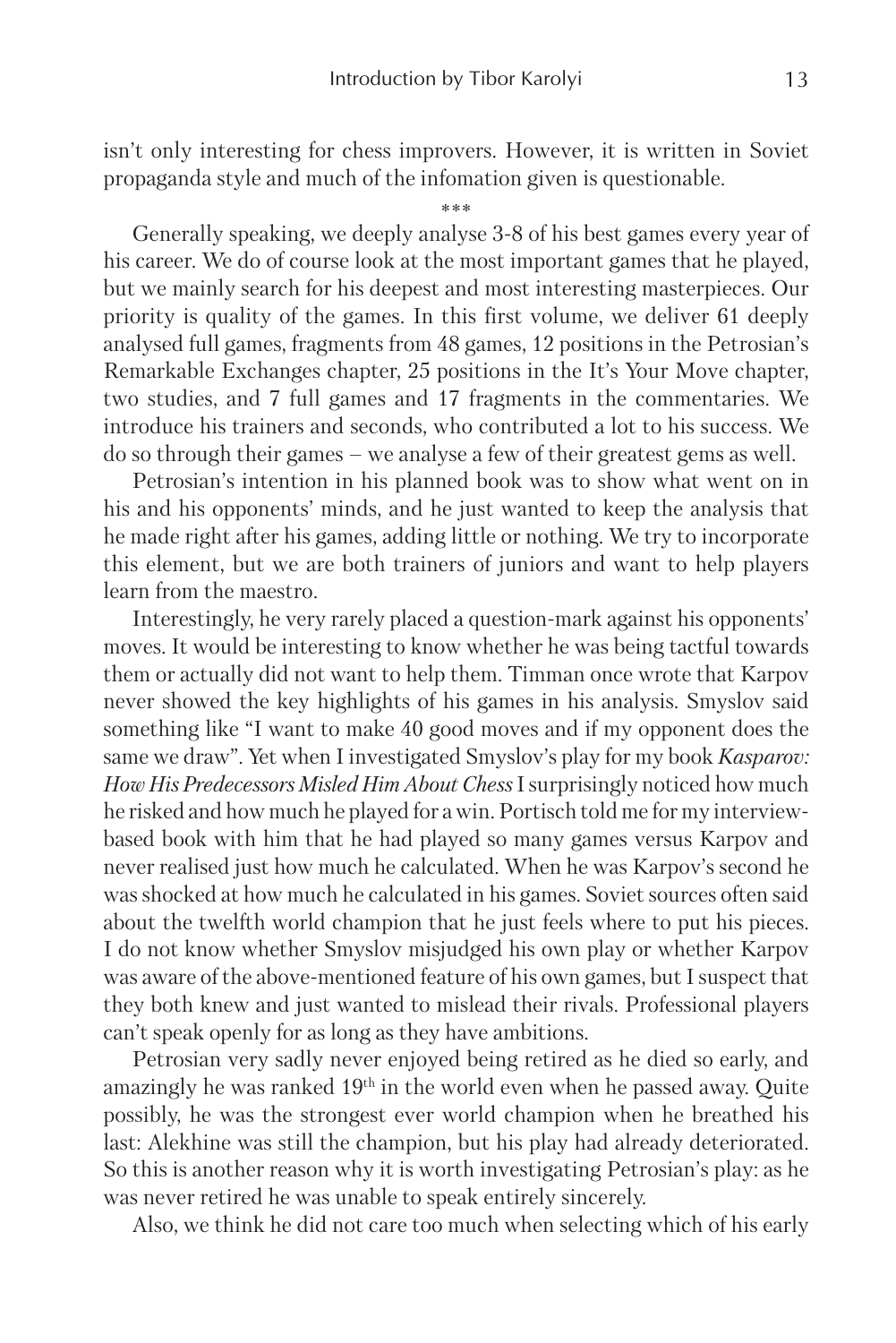games to analyse. For example, he once analysed one of his games against Bondarevsky where virtually nothing happened, nobody even gave a check in the game, and in addition it was not played in a vital moment of his career.

**Petrosian, T – Bondarevsky, I**  Armenian Championship, Yerevan, 1947



White to play and the game was drawn here. Instead of this, we show games from his career in where his genius shined. For instance, in the next masterpiece, he outplayed Bronstein with a stunning idea, though we have not come across any analysis of this game by Petrosian.



Soviet Club Championship Moscow, 1974



#### **22.a4**

A move which closes the queenside is not outwardly special, yet after this in just four remarkably purposeful moves he was winning.

**22...** $\Xi$ be8 23.①e2 ②b8 24.②g3  $\Xi$ e7 25. 介f2  $\Xi$ fe8



#### $26.\n$ **g**1!

It is so hard to read Petrosian's thinking. He continued his stunning plan: 27. ht1!!, then 28.  $\Delta xh5$ !! and 29. $\oslash$ g3, and he obtained a winning position by taking the h5-pawn. Petrosian closed the queenside four moves ago, and from then on he wasted no time and played this sacrifice in the most purposefulness way. Earlier, the great David could have tried Petrosian's speciality of evacuating his king, but would you believe he no longer could do anything about the winning knight sacrifice? Dear Reader, do you agreed that this idea is very much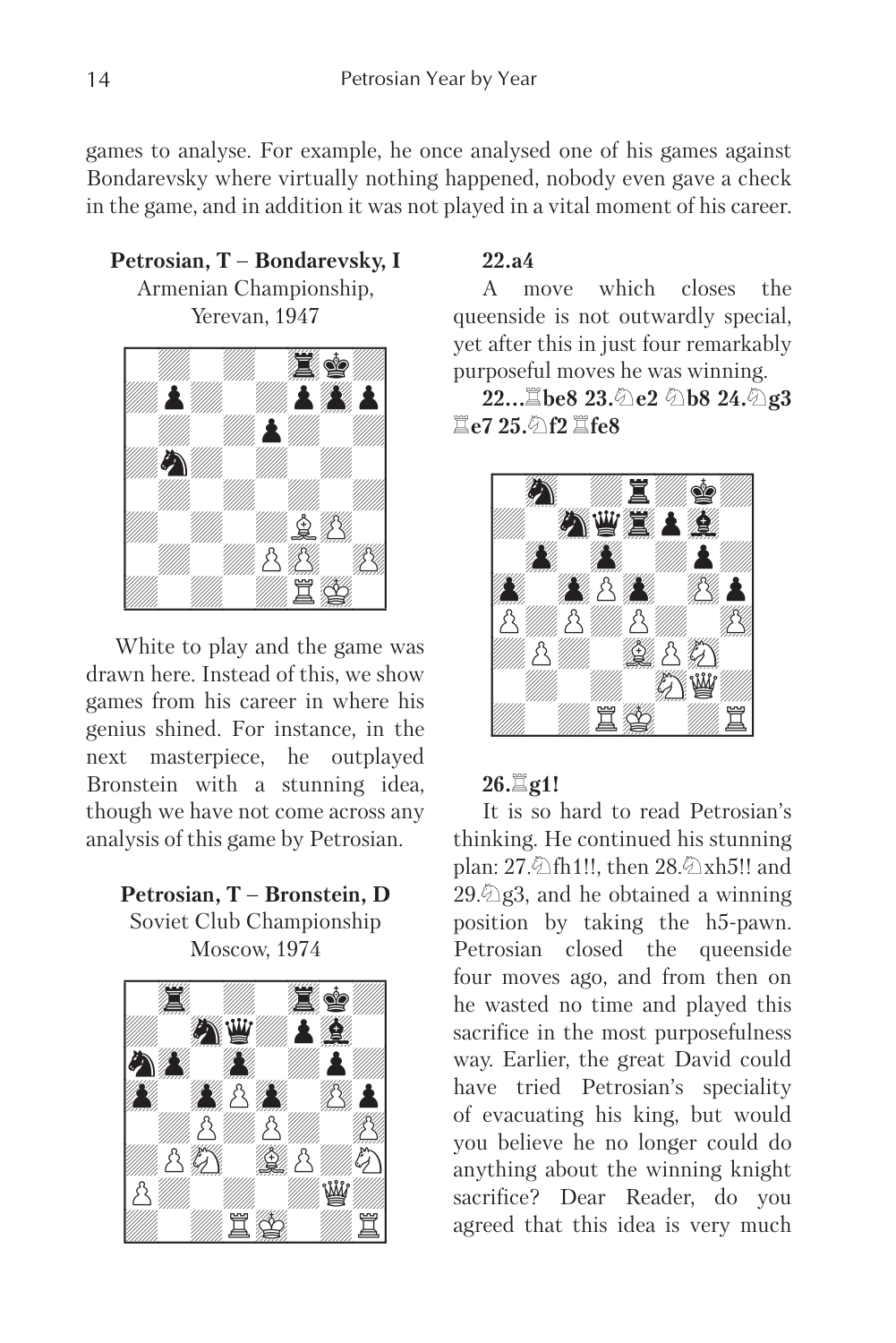worth analysing? You will find it covered in detail in Volume II of this treatise.

We found improvements in several of his well-known games, for example, we think that Botvinnik could have saved a game in their match when commentators thought the game was already beyond salvation. We also found study-like ideas in famous endgame thrillers against Fischer and Geller.

Petrosian and Fischer produced one of the most exciting endgames in chess history, if not the most exciting. Fischer analysed it in his legendary book *My 60 Memorable Games* and Petrosian also analysed it in detail. We managed to find an idea that neither player considered.

# **Petrosian, T – Fischer, R**

Portoroz Interzonal (13), 1958



55...c6!! Black gives up the pawn, as without the second c-pawn the black rook can support the remaining c-pawn. With this stunning move Black can draw with far less effort than after the game continuation. This ending is analysed in detail in this first Volume, game 86.

Just like with Karpov, who in his youth was unable to play without inaccuracies, but who had already found some truly grand ideas, many of these Petrosian games were in the database but had never been analysed. We managed to shed light on quite a few deep concepts like the one against Bronstein.

There are two authors of this book. We selected the games together. I was responsible for the analysis, but we discussed the games and I made a lot of changes based on what Tigran suggested. We also finalised the book together.

Tigran Petrosian is one of the most mysterious chess champions, if not the most. Please join us in exploring his art!

We had so much pleasure writing this book together, and we believe that reading our work will bring you a lot of joy, too.

> **International Master Tibor Karolyi**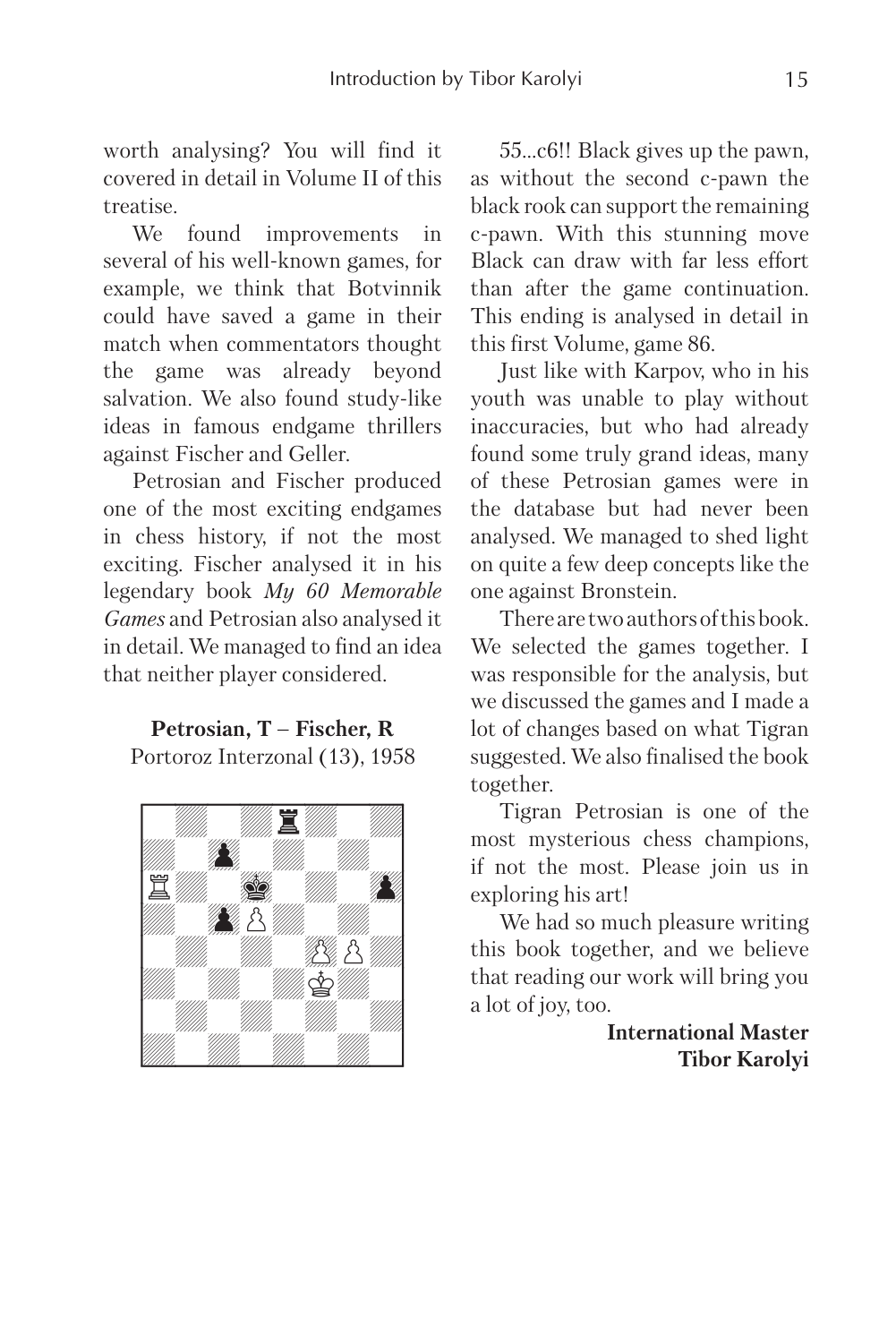# **Introduction by Tigran Gyozalyan**

My first encounter with Petrosian took place in Yerevan in 1972, when I played in the Higher League of the Armenian Championship. I had just turned 15 and, naturally, we did not engage in any conversation. Then I saw him at the Soviet championships and other competitions. But we personally got to know each other in 1978 outside Moscow at his dacha.

My friend International Master Igor Yanvarjov, who was already well acquainted with him, recommended me to call Tigran Vartanovich and kindly provided me with his telephone number. By the way, Tigran Vartanovich personally attended the viva of Yanvarjov's thesis at the University of Physical Education and Sports, where the latter wrote about the ninth world champion. I, like all Armenians, idolized Tigran Petrosian, and I had to pretty much overcome my excitement to call him, although Igor told me that I should not worry, because Petrosian was a very nice person in every way.

I asked Tigran Vartanovich for a meeting to look at my games and give me some advice. I was immensely happy when he agreed. I was struck by his kindness during our friendly conversation. I travelled by train to his place. I saw the face of the ninth world champion from the train window. I knew his face well, so it was easy to spot him at the station. I saw his familiar expressive head, and for a moment I was struck with nerves. My pulse was probably 120-150 beats per minute. But I was able to relax at the meeting, as the world champion treated me in our conversation as though we were old friends. He lived in Armenia for only three years, but remembered the chess players from my hometown Kirovakan (now Vanadzor): Artsrun and Lazar Sarkisian, the latter being my coach. I could feel his genuine interest in the state of chess in Armenia.

He introduced me to his wife Rona Yakovlevna and his sister. "Do you know what his name is !?" And he answered with a prompt: "Tigran!"

\*\*\*

I have studied Petrosian's games a lot, and I used them so many times as a coach. Still, I did not even think of writing a book on my chess hero for many years. Then the idea came up during the time Tibor and I spent together in Singapore. The idea slept for long, and when in 2019 Tibor mentioned the idea again, I got very excited.

I thought I knew Petrosian's games well; still, I was surprised that he produced so many unknown masterpieces. On a good day he was a very deep young player as well. I was also surprised to spot so many new elements even in his most legendary games.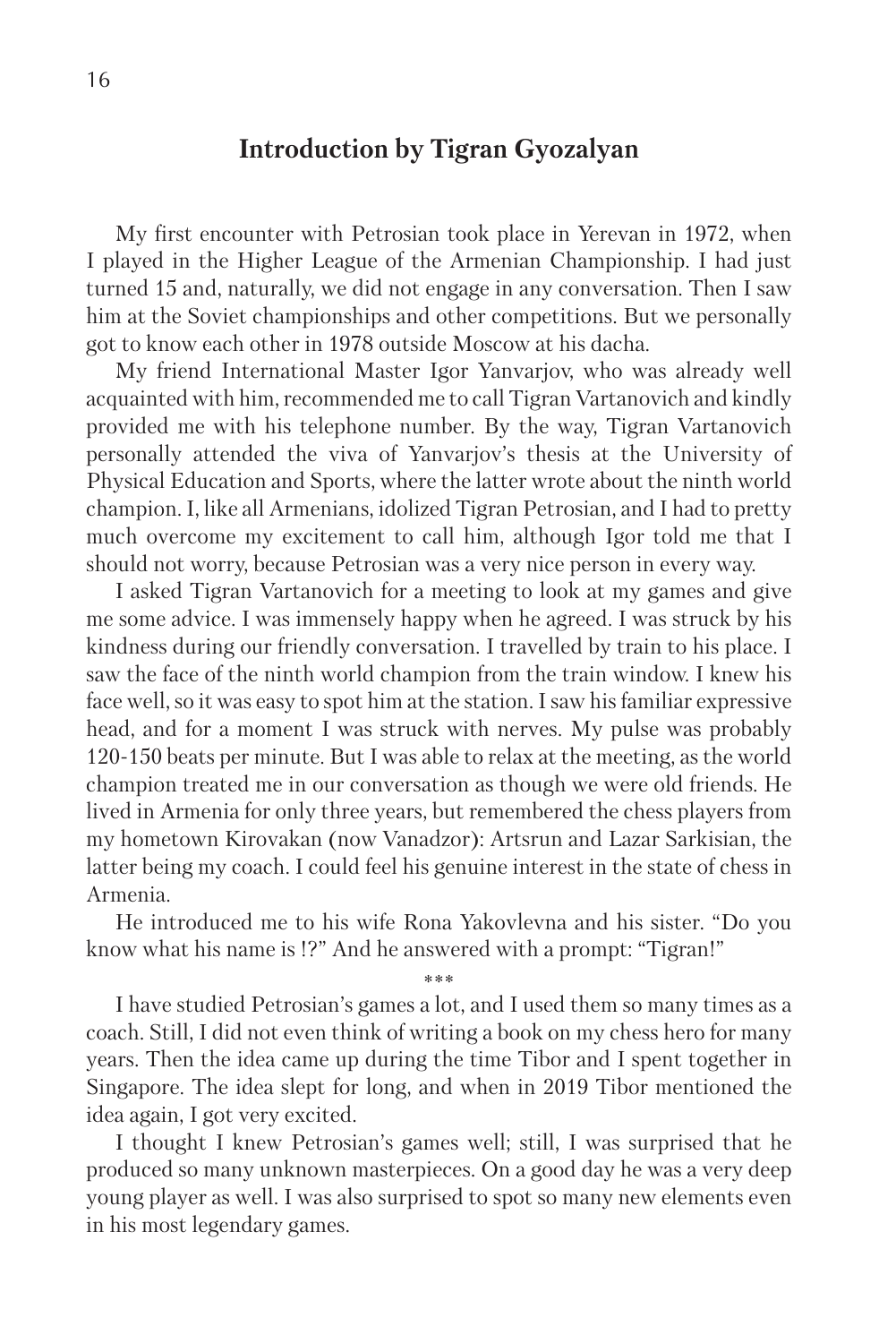For me, Tigran Petrosian was not only a phenomenal champion. He is one of the best known Armenians of all time. I admire him not only for what he accomplished in chess, and I am grateful for his kindness to me.

It was a special joy working on Petrosian's career and fully worthwhile investigating it in such detail. I hope our work will bring pleasure to many players, and that juniors and improvers will significantly deepen their chess understanding from the games of the phenomenal player Tigran Petrosian.

> **FIDE Master Tigran Gyozalyan**



*The authors together*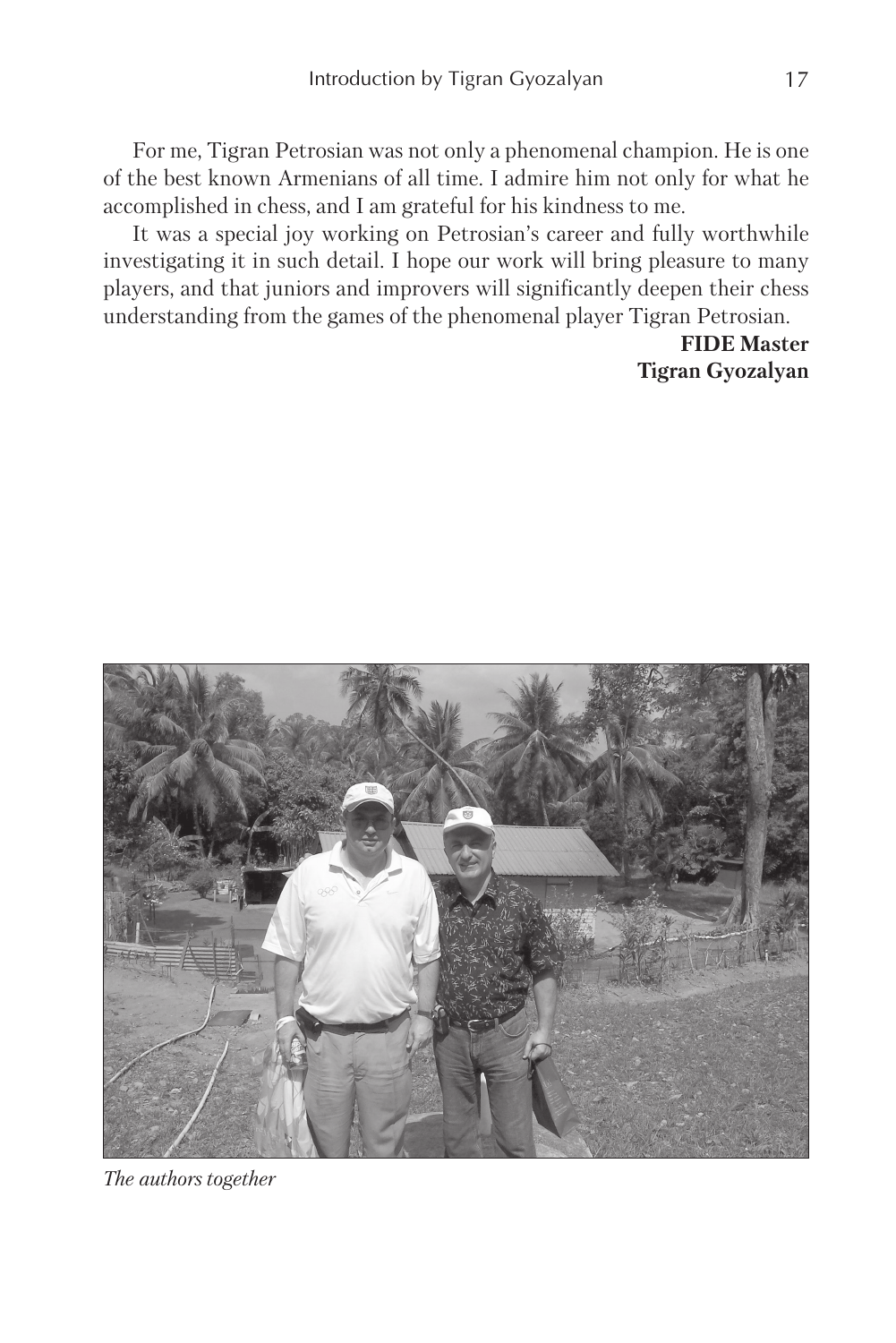# **Game 39**

**Petrosian, Tigran – Botvinnik, Mikhail** Soviet Championship Final, Moscow (9), 1951 *Queen's Pawn Game* 

# **1.d4** ①f6 2.②f3 e6 3.鱼g5 h6! **4.**E**h4**



# **4...g5!?**

According to the database, Botvinnik introduces a novelty. He was known for his very good opening preparation and superb squeezing in endings. In this game, Petrosian gets a taste of it.

**5.**E**g3** C**e4 6.**C**bd2** C**xg3** 

Exchanging the bishop results in a complex fight. White gets play on the h-file and some development advantage.

# **7.hxg3** E**g7 8.c3**

It is reasonable to restrict the g7– bishop.

# **8...d6 9.e3**

White will score better with 9.e4.

# **9.**  $\&{c}$ **10.**  $\&{d}$ **13.**  $\&{d}$ **17. 11.**  $\&{c}$ **2.** I**e7**

Botvinnik cleverly hides where he wants to castle.



# **12.0-0-0**

Petrosian could hold back his castling by 12.b4!? or 12.g4.

# **12...a5?!**

Mikhail Moiseevich optimistically wants to exert pressure on White's king. Acting in the centre looks preferable:  $12...f5$   $13.e4$   $(13.\&\text{b1})$ 0-0-0 and the position would be complex and balanced)  $13...$  if 6 14.exf5 exf5 would be unclear.

# **13.e4**

13.g4! was better, as White should manoeuvre the knight to h5. If 13...a4 (13...0-0-0 14. le4 or 14. 行) 14. *Q*e4 a3 15.b3 White would transfer the knight to h5 and would be somewhat better.

# **13...a4 14.a3**

Stopping the a-pawn is a practical decision, as the position will be sharper without it. However, Black equalises thanks to the hole on  $b3. 14\sqrt[6]{11} a3$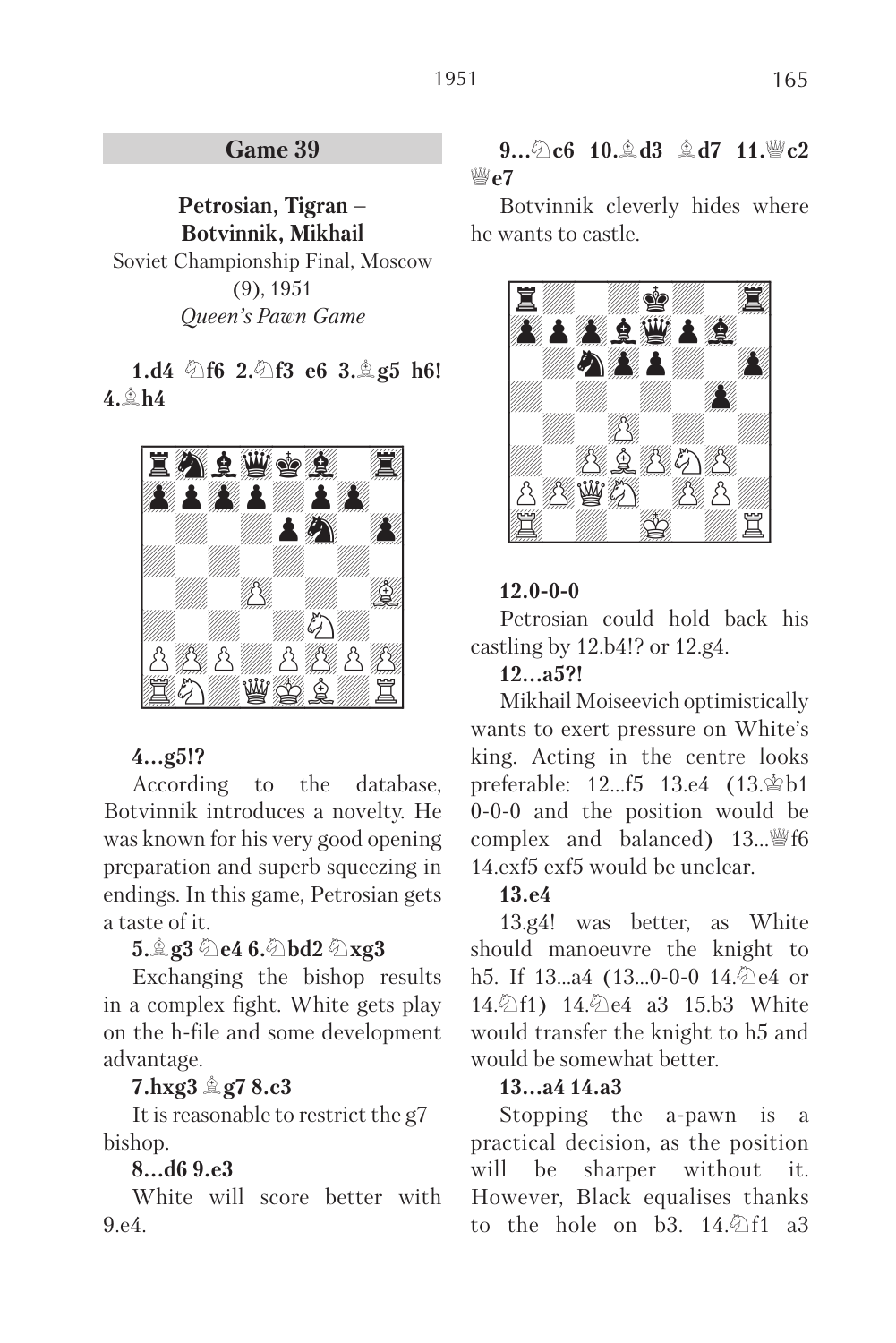could lead to extremely complex positions. It would be hard to handle the complications even for these great players. 15.b3 (15.b4 is unclear)  $15...g4$   $(15...h5 \ 16.\textcircled{2}e3)$ is unclear)  $16.\text{\textdegreeled{2}h4}$  b5 17.f4 (17.  $\&$  xb5??  $\&$  g5+) 17...gxf3 (17... b4 18.d5) 18.gxf3 b4 19.d5 with a highly complicated game.

#### $14.6$ a5!



# **15.** $\Xi$ de1

Petrosian doesn't simply wait, but prepares e5; he is looking for a fight.

#### **15...0-0-0 16.**K**b1**

16.e5 at once was reasonable as well.

#### **16...**K**b8 17.e5 d5**

Botvinnik keeps the position closed. After 17...h5 18.exd6 cxd6 19.d5 the position would be unclear.

#### $18.94 \times 8$ ?!

Preparing c5 like this is an inaccuracy. Doing it with the b-pawn would be more precise.  $18.$  Wes  $19.$  Wd1 b6 or  $18.$  b6!? 19. $\%$ d1 c5 20.dxc5 bxc5 would be equal.



# **19.**<sup>W</sup>d1!!

This is a very subtle idea, he starts exerting pressure on the a4–pawn out of the blue.

#### **19...c5 20.**E**c2!** I**e8**

If  $20...b5$   $21.\text{dxc5}$   $\Xi$ xc5  $22.\overline{\Xi}$ e3 White would have a small edge.

#### **21.dxc5!**

Petrosian vacates the d4–square for the knight.

# $21...$  $\Xi$ **xc5**

If 21... **48 22.** 2d4! (22. 红xg5?!  $\&$  xc5 23.  $\&$ h3  $\&$ g8 and Black has compensation for the pawn) 22...  $\&\,xc5$  23. $\&$  2f3 White's knights are strong.



**22.g3?!**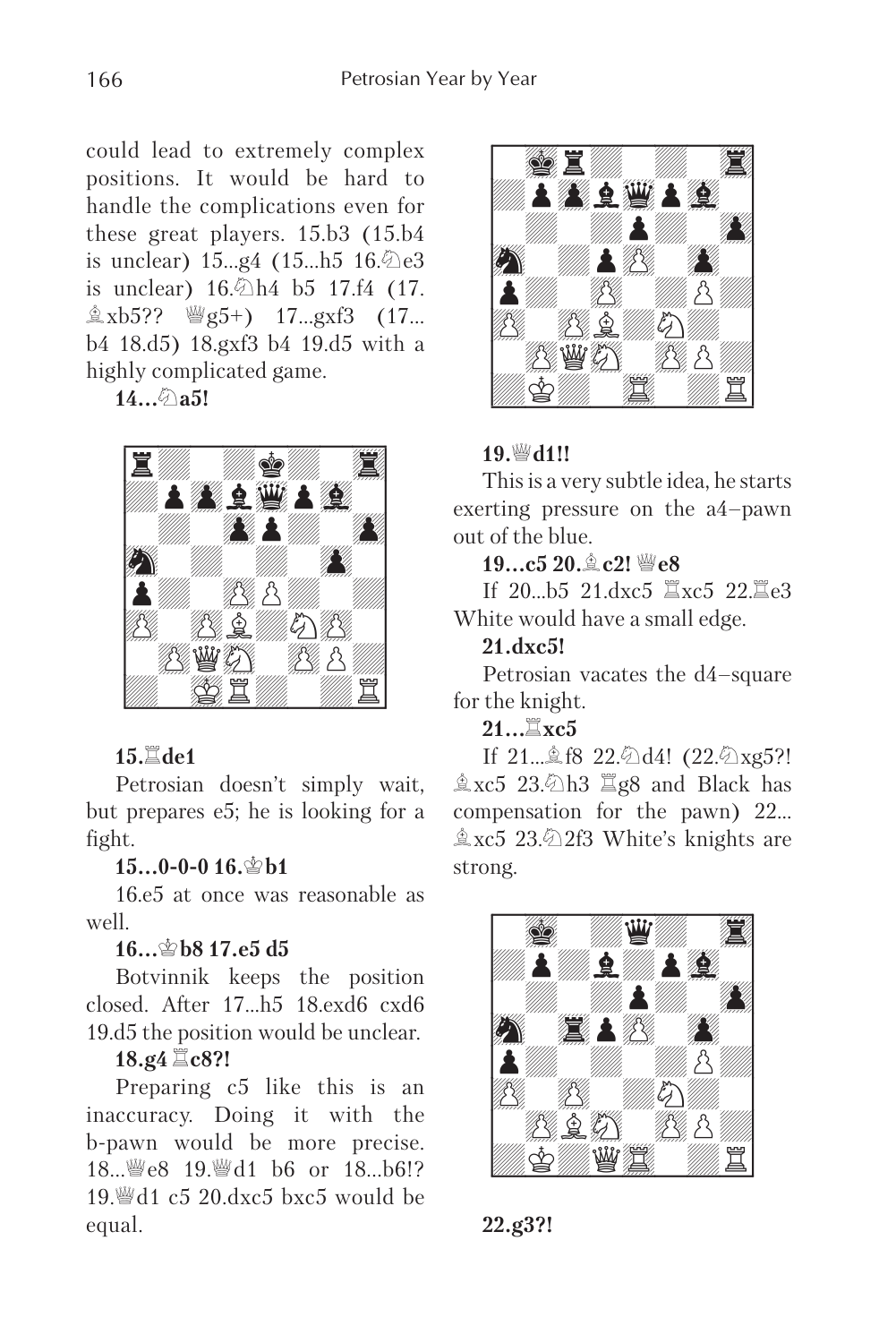This is a somewhat mysterious move, and maybe Petrosian wants to hide his intentions. After  $22.\text{\textdegreeled{2}}\text{d}4!$   $\textdegreeled{2}\text{c}6$   $(22...\text{\textdegree{2}}\text{f}8$   $23.\text{\textdegree{2}}\text{e}3)$  $23.\overline{\mathcal{O}}$  xc6+  $\&$  xc6 24. $\overline{\mathcal{O}}$  f3 White would be somewhat better planning  $\textcircled{2}d4$  and  $\textcircled{2}e3$  followed by g3 and  $f_4$ 

#### $22...$   $0$ **c6!**

This commits White's knight to defending the e5–pawn, so it can't occupy the d4–square.

 $23.\n\equiv$ e3

Or  $23 \triangleq xa4$   $\Im xe5$   $24 \triangleq xd7$  $\mathcal{L}\times d7$ 

**23...**G**a5 24.**G**he1** E**f8?** 

Botvinnik commits a tactical error. Instead, the position would be equal after  $24...\{48}$   $25.\& \text{4}$   $(25.$  $\circ$  a1  $\circ$  c7) 25... $\circ$  xe5 26. $\circ$  xe5  $\circ$  xa4  $27 \leq P$ 



#### **25.c4?**

Petrosian misses a golden chance. Opening up the position helps Black's bishop. After  $25.\overline{4}\cdot 3e^2 \approx c5$  $26.$  $\Xi$ h1 the position would be even. but White has something even better: 25.Exa4! Taking the pawn

would favour White. 25.  $\hat{\mathbb{Q}}$ xe5.  $(25...\AA{c}5 \t26.\AA{x}c6 \t bxc6 \t[26...\AA{x}c6$ 27. d4] 27. b3 **exe3** 28. xe3 and Black would struggle despite the extra exchange)  $26.\&\text{xd7}$   $\&$ xd7  $27\%$  b3! and White would win a pawn for nothing after  $27 \dots \overline{2}$  a6 (27...  $\Xi$ b5 28.a4) 28. $\frac{10}{2}$ xd5.

**25...** $\&$  **c5 26.** $\&$  **3e2**  $\&$  **e7 27.** $\&$  **a1** *Bh* 

## 27... We c8!? would be more precise. **28.**G**h1?!**

Petrosian is not tuned in to deliver a punch. 28.cxd5! exd5  $(28...\text{\textdegree$\triangle$}xd5 \ 29.\text{\textdegree$\triangle$}e4) \ 29.e6! \text{ This}$ sacrifices a pawn to change the structure. After 29...fxe6 (29...  $\&$  xe6 30. $\&$  xa4) 30. $\&$ e5  $\&$  b5 31. d3 e8 (31...  $c6$  32. df3) 32.f4 White has compensation for the pawn.

#### **28...**E**a7!?**

Botvinnik opens the rank for the rook. He has another promising continuation as well: 28...b5! 29.cxd5 (29.cxb5  $\&$ xb5) 29...exd5  $30.66$   $\&$  xe6 31. he5  $\&$  c7 32. hdf3 f6 33. 2g6  $\angle xg4$  34. 2xh8  $\angle xf3$  $35.\Xi$ xe7  $\&8$ xe7  $36.\Xi$ xf3  $\&8$ xc2 37. xd5 and Black would be somewhat better.

#### 29. *W* b1?

Petrosian finds a worse square than d1 for the queen.  $29.\overline{\Xi}$ h2 or  $29.$  $\&$  d3 would not equalise, but would still not be as unfortunate as the game continuation.

**29...**G**c5 30.cxd5**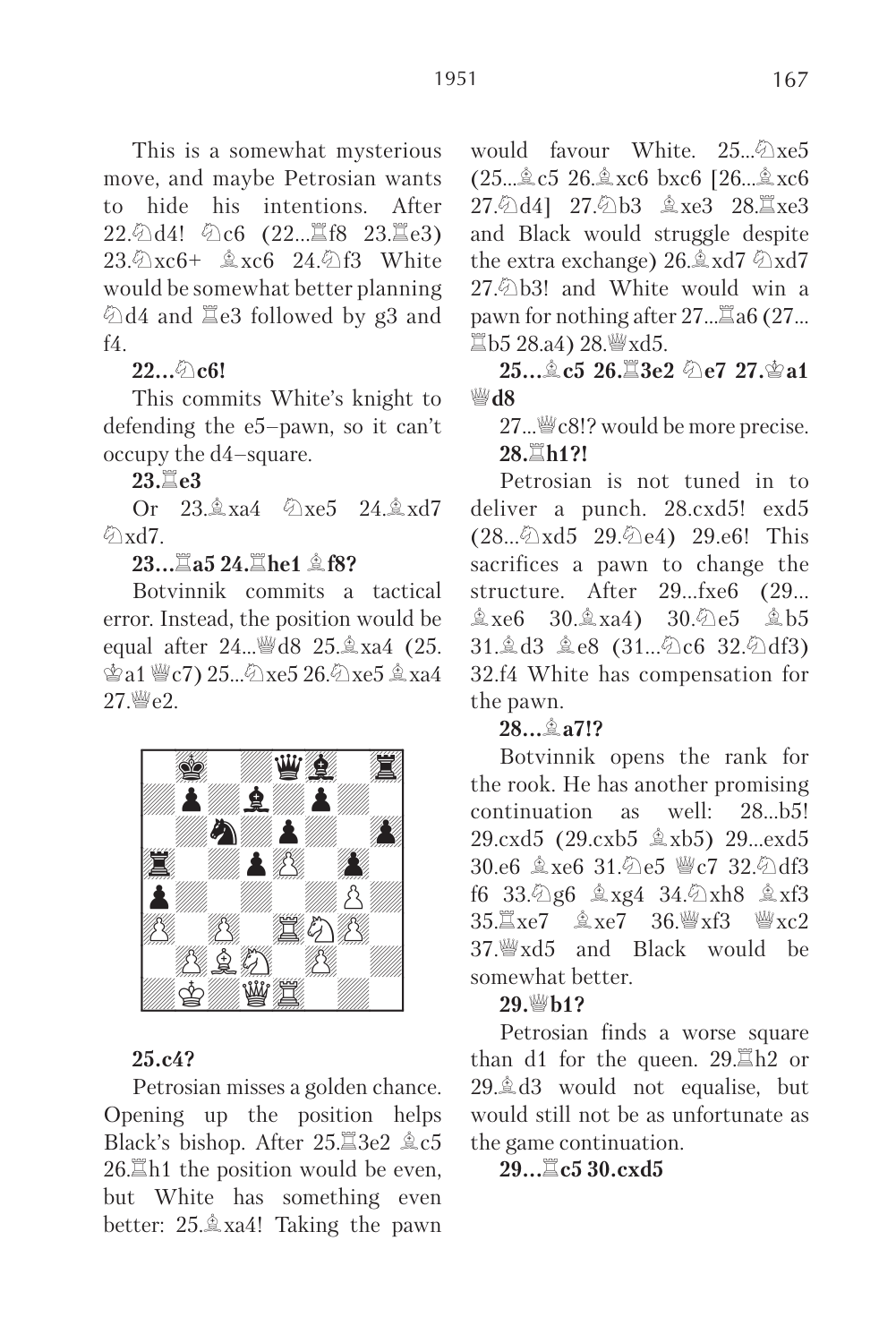

# **30...exd5!**

Suddenly, Black's bishops are too strong.

# **31.**E**f5?**

Giving up the two bishops worsens the position. White should just give up a pawn and try to survive.

a)  $31.66 \triangle$  xe6  $32.$  The 1  $\Xi$  c7  $33.$  $\Diamond$ )e5 White would be a pawn down, but Black still has to convert it, which would require good play.

b) 31.2d4  $\angle$ xg4 32.f3  $\angle$ d7 33.e6 White gets rid of Black's bishop pair.  $33...$ fxe6  $34.\&\text{xe6}$  $\&$  xe6 35. xe6  $\&$  c8! 36.  $\&$  f5  $\&$  xf5  $37.$ <sup>W</sup> xf5 and Black is a pawn up, yet it would not be over.

 $31...\text{\textdegreeled{2}}$ xf5 32.gxf5  $\text{\textdegreeled{1}}$  b5! 33. $\text{\textdegreeled{2}}$ ee1  $\Xi$ c7

Suddenly, the bishop pair are working with immense power.

# **34.**G**h2 g4 35.**C**h4** I**g5!**

Botvinnik wins a pawn, though going after White's king with 35...  $\mathcal{W}$ c8! and getting the rook to c2 wins quickly.  $36.14 \text{ d}4 (36.12 \text{ c})$  wins as well)  $37.\text{\textdegreeled{2}}\text{f}1 \cong c3!$  would win beautifully.

**36.f4 gxf3 37.**C**hxf3** I**xg3** 



# **38.e6!?**

Petrosian doesn't want to go down without a fight. He is lost; nevertheless, he creates some problems for Botvinnik. Reducing the number of pawns reduces the number of weaknesses.

# **38...fxe6?!**

Perhaps Botvinnik was short of time and wanted to get closer to the 40th move, but this exchange increases White's chances of surviving. It vacates the f5–square for the white queen, and if she gets there, then White will gain some activity. 38... **食f2!** 39. e5 (Black wins after 39. eh1 全e3) 39. Ehc8 40. Eh1 f6  $(40\ldots$  We f4 wins as well.)  $41\ddot{\Xi} \mathrm{xd5}$   $\&$  c6  $42.\overline{2}$ d3  $\mathscr{L}$ f4 and Black would win as White would be tied up.

# **39.fxe6**  $\Xi$ **hc8**

39...Ef2 would not be as strong as it was one move earlier.  $40.\overline{\Xi}e5$  (40.  $\mathbb{Z}$ eh1  $\&$ **e3**) 40... $\mathbb{Z}$ hc8 and now after 41. h1 or 41. \$f5 Black would be better, but both moves would give White chances to survive.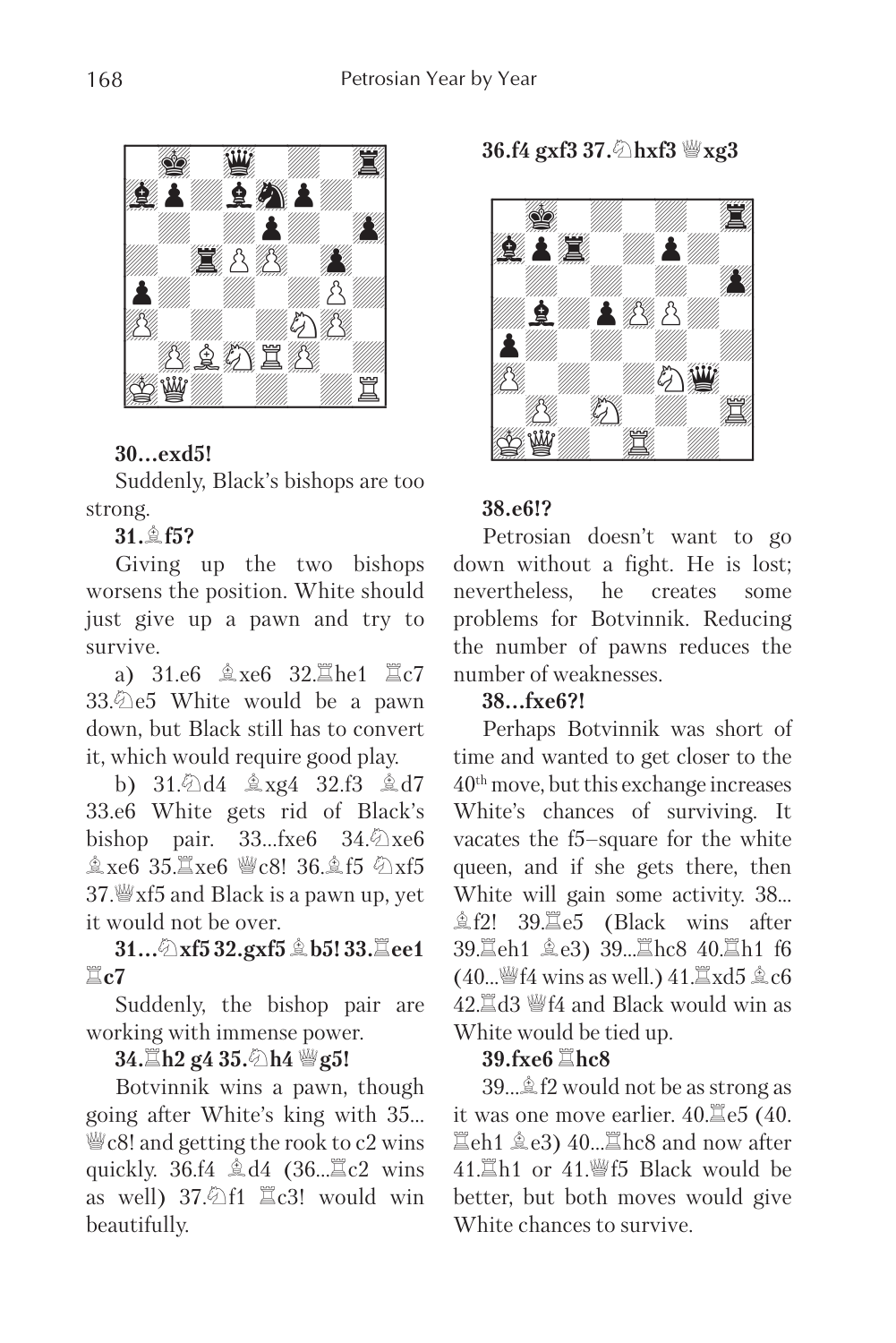# **40.**G**xh6!**

Reducing the number of pawns increases White's drawing chances.

**40...**E**f2** 

After  $40 \n\oplus e3$   $41 \n\boxtimes h5$   $\oplus xd2$  $42\%$ xd2  $\Xi$ c5 43.e7 White would have chances to survive.

**41.**G**eh1** I**g4 42.**G**g6** I**f4 43.**G**g5** 

Petrosian rightly wants to take the d5–pawn.

**43...**I**d6?** 

The queen defends the pawn, but this move gives away the win. It is possible they were in time trouble and when the reigning world champion made this move he was not aware of having reached time control. Hence, he defended the pawn in a hurry. Black would win after  $43...$   $2e2!$   $44.$   $\Xi$  f5  $\Xi$  d6  $45.$   $\Xi$  f6  $\mathbb{Z}$ c3 or 45.  $\oplus$  e3.



**44.**I**f5!** 

White gets back into the game. **44...**E**e3**  44... **Le** c6 45. Ad1. **45.**I**xd5?!** 

Petrosian plays for a fortress idea and gets the draw, but the subtle  $45.\n\text{\textdegree}5!$  would even stop any squeezing.  $45 \text{...}$   $\frac{100}{100}$  xe5 (45...  $\frac{100}{100}$  c5 46. g7) 46. kg & xd2 (46... 44 47. f5) 47. Axd2  $\Xi$ c1+ (47... $\Xi$ c2  $48.\ddot{\odot}$ b1)  $48.\ddot{\Xi}$ xc1  $\dddot{\Xi}$ xc1+  $49.\dot{\Xi}$ a2 and White would be safe.

**45...**I**xd5 46.**G**xd5** E**c6** 



# **47.**G**hh5**

The only move to save the piece. White loses the exchange, but so few pawns remain on the board that he can hold.

**47...**E**xd5 48.**G**xd5** G**e7 49.**G**e5!** 

The rook chases away the well placed bishop.

# **49...**E**h6**

Exchanging the bishop still gives Black slight hopes of winning. 49...  $\&$  xd2 50.  $\&$  xd2  $\&$  c6

a)  $51.\overline{2}a5 \stackrel{\text{me}}{=} cxe6 \stackrel{\text{me}}{0}52.\overline{2}xa4 \stackrel{\text{me}}{=} c1+$ 53. a2 国e2 54. h1 国b6 55. 国b4  $\mathbb{Z}$ xb4 56.axb4 when the Lomonosov tablebase proves it is a draw.

b)  $51.\overline{2}$ e4  $\overline{2}$ a6  $52.\overline{2}$ b4  $\overline{2}$ exe6 53.②e4 罩e5 54.②c3 罩ea5 when Black is very much tied to defending